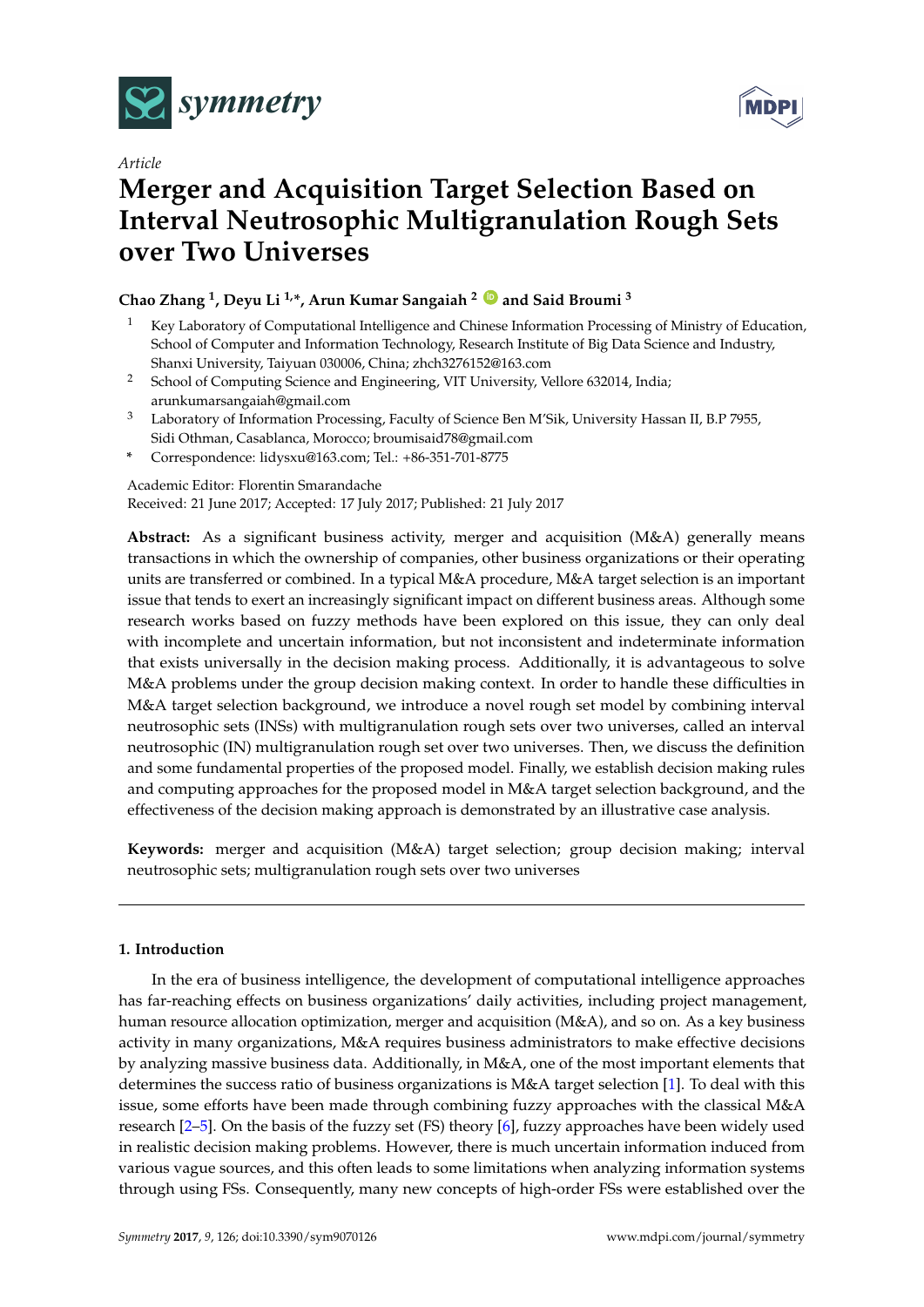past decades. Among them, as a typical representative of generalized FSs, intuitionistic fuzzy sets (IFSs) [\[7\]](#page-18-4) are characterized by a membership degree and a non-membership degree that describe whether one element belongs to a certain set or not, which provide a flexible framework to handle imprecise data, both complete and incomplete in nature. However, IFSs cannot cope with all kinds of uncertainties perfectly, such as problems including inconsistent and indeterminate information. Hence, it is necessary to develop some new theories.

Smarandache [\[8,](#page-18-5)[9\]](#page-18-6) presented the concept of neutrosophic logic and neutrosophic sets (NSs) from philosophical standpoints. Additionally, an NS is characterized by each element of the universe owning a degree of truth, indeterminacy and falsity, respectively. However, NSs can only be applied in philosophical problems. In order to utilize NSs easily in real-world situations, Wang et al. [\[10\]](#page-18-7) constructed the definition and some operational laws of interval neutrosophic sets (INSs). Ever since the establishment of INSs, many scholars have studied INSs from different viewpoints and obtained an increasing number of academic achievements [\[11](#page-18-8)[–21\]](#page-19-0). In light of the above, M&A target selection using IN information could handle uncertain situations and indeterminate information well and provide corporate acquirers with more exemplary and flexible access to convey their understandings about the M&A knowledge base.

As a typical model in the granular computing paradigm [\[22\]](#page-19-1), the multigranulation rough set model [\[23,](#page-19-2)[24\]](#page-19-3) aims to analyze complicated problems from multiple views and levels, and it is seen as an efficient way to integrate and analyze information in group decision making procedures. Specifically, the advantages of utilizing multigranulation rough sets to solve group decision making problems can be summed up as follows:

- 1. In group decision making procedures, according to actual requirements of realistic problems, multigranulation rough set model-based computations consider multiple binary relations at the same time, which could increase the efficiency of the whole knowledge discovery process for multi-source information systems.
- 2. In light of different risk attitudes, the multigranulation rough set model can be divided into two parts, i.e., optimistic multigranulation rough sets [\[23\]](#page-19-2) based on the "seeking common ground while reserving differences" strategy and pessimistic multigranulation rough sets [\[24\]](#page-19-3) based on the "seeking common ground while eliminating differences" strategy. Thus, the multigranulation rough set model is suitable for solving risk-based group decision making problems.

Additionally, the classical rough set  $[25]$  is usually expressed and computed based on a single universe; this may lead to a limitation when describing group decision making information that is made up of multiple aspects. Through extending a single universe to two universes, it is beneficial to express a complicated group decision making knowledge base. Hence, Pei and Xu [\[26\]](#page-19-5) studied the concept of rough sets over two universes systematically. Since then, several scholars have researched rough sets over two universes widely according to numerous practical requirements [\[27](#page-19-6)[–33\]](#page-19-7). Recently, in order to expand the application scopes of rough sets over two universes from the ideas of granular computing, Sun and Ma [\[34\]](#page-19-8) introduced multigranulation rough sets over two universes, which could not only describe real-life decision making information effectively and reasonably through different universes of discourse, but also integrate each expert's opinion to form an ultimate conclusion by aggregating multiple binary relations. Therefore, multigranulation rough sets over two universes constitute another approach to aid group decision making [\[35–](#page-19-9)[40\]](#page-19-10).

In this article, in order to handle the problems of IN data analysis and group decision making, it is necessary to introduce IN multigranulation rough sets over two universes through fusing multigranulation rough sets over two universes with INSs; both the general definition and some main properties of the proposed model are discussed. Then, we construct a new decision making method for M&A target selection problems by utilizing the proposed rough set model. Moreover, we give an illustrative case to interpret fundamental steps and a practical application to M&A target selection.

The rest of the article is structured as follows. In Section [2,](#page-2-0) we briefly introduce some concepts such as NSs, INSs and IN rough sets over two universes. Section [3](#page-4-0) introduces IN multigranulation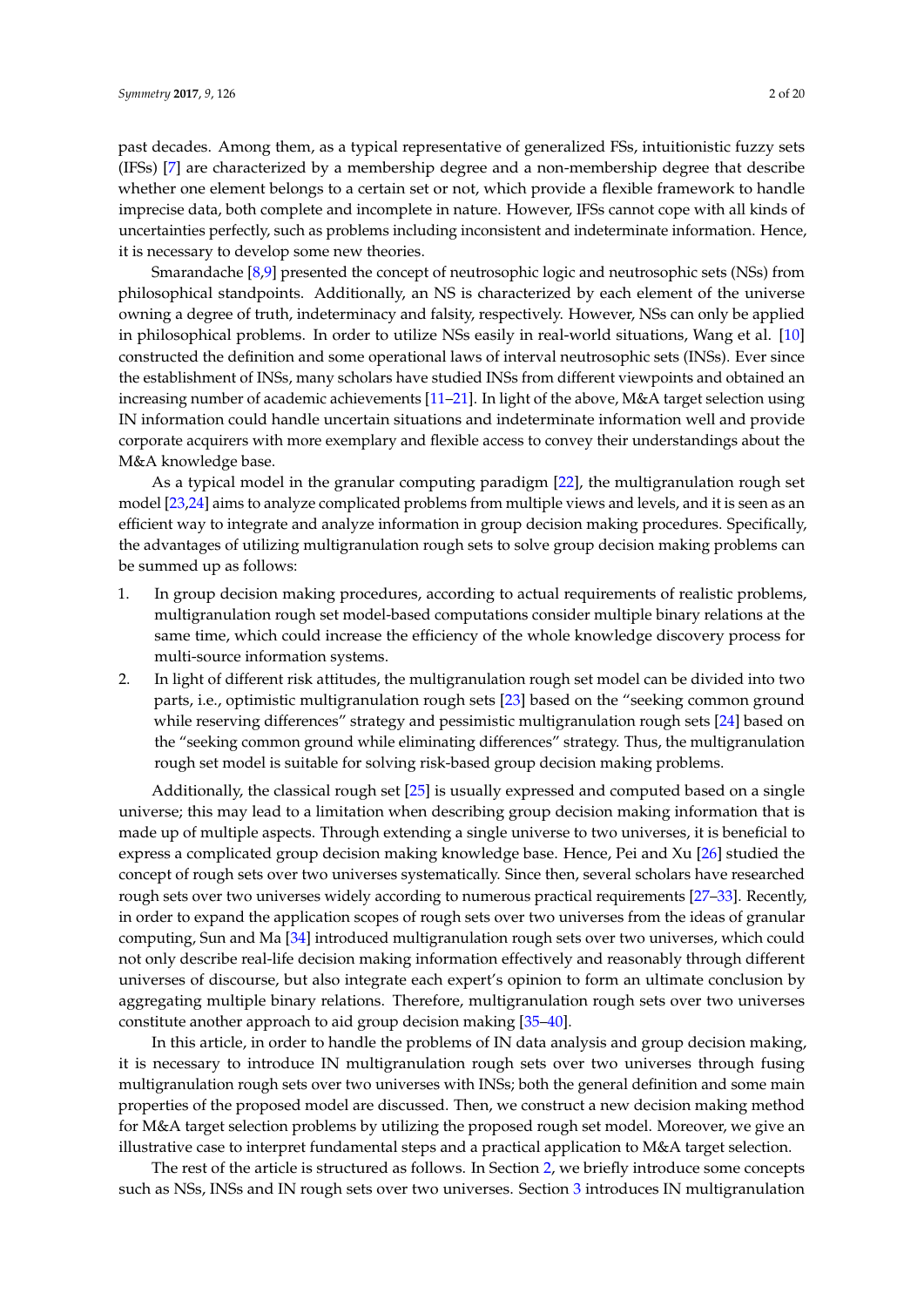rough sets over two universes and some related properties. In Section [4,](#page-10-0) we establish decision making rules and an algorithm for M&A target selection problems. In Section [5,](#page-11-0) we give the steps of the proposed decision making approach by a case study, and conclusions and future research directions are illustrated in Section [6.](#page-17-0)

# <span id="page-2-0"></span>**2. Preliminaries**

In this section, we first review some fundamental concepts such as NSs, INSs and their properties. Next, we develop the definition of IN rough sets over two universes.

# *2.1. Neutrosophic Sets*

NSs were defined by Smarandache [\[8\]](#page-18-5) from philosophical standpoints. According to [\[8\]](#page-18-5), NSs derive their origin from neutrosophy. In what follows, we review the concept of NSs.

**Definition 1.** Let U be the universe of discourse, then an NS A can be expressed as the form  $A =$  $\{\langle x,\mu_A(x),\nu_A(x),\omega_A(x)\rangle | x \in U\}$ , where the functions  $\mu_A(x)$ ,  $\nu_A(x)$  and  $\omega_A(x)$  denote the degree *of membership, the degree of indeterminacy and the degree of non-membership of the element*  $x \in U$  *to the set A.* Additionally, the functions  $\mu_A\left(x\right)$ ,  $\nu_A\left(x\right)$  and  $\omega_A\left(x\right)$  are real standard or nonstandard subsets of  $]0^-,1^+[$ *that is*  $\mu_A(x): U \to ]0^-, 1^+[, \nu_A(x): U \to ]0^-, 1^+[$  and  $\omega_A(x): U \to ]0^-, 1^+[$ . There is no restriction on the sum of  $\mu_A(x)$ ,  $\nu_A(x)$  and  $\omega_A(x)$ . Thus,  $0^- \leq \sup \mu_A(x) + \sup \nu_A(x) + \sup \omega_A(x) \leq 3^+$  [\[8\]](#page-18-5).

# *2.2. Interval Neutrosophic Sets*

Since it is hard to utilize NSs in various practical situations, Wang et al. [\[10\]](#page-18-7) developed the concept of INSs, which can be regarded as a subclass of NSs and a powerful structure in reflecting an expert's inconsistent and indeterminate preferences in real-life decision making procedures. In what follows, we present the concept of INSs.

**Definition 2.** *[\[10\]](#page-18-7) Let U be the universe of discourse; an INS A is characterized by a truth-membership function*  $\mu_A(x)$ , an indeterminacy-membership function  $\nu_A(x)$  and a falsity-membership function  $\omega_A(x)$ . *Then, an INS A can be denoted as the following mathematical symbol:*

$$
A = \left\{ \left\langle x, \left[ \mu_A^L(x), \mu_A^U(x) \right], \left[ \nu_A^L(x), \nu_A^U(x) \right], \left[ \omega_A^L(x), \omega_A^U(x) \right] \right\rangle | x \in U \right\},\
$$

where  $[\mu_A^L(x), \mu_A^U(x)]$ ,  $[\nu_A^L(x), \nu_A^U(x)]$ ,  $[\omega_A^L(x), \omega_A^U(x)] \subseteq [0,1]$  for all  $x \in U$  to the set A. Thus, the sum of  $\mu_A^U(x)$ ,  $\nu_A^U(x)$  and  $\omega_A^U(x)$  satisfies the condition:  $0 \le \mu_A^U(x) + \nu_A^U(x) + \omega_A^U(x) \le 3$ .

Suppose that *U* is the universe of discourse, then the set of all INSs on *U* is represented by *IN* (*U*). Moreover, ∀*A* ∈ *IN* (*U*). Based on the above definition, Wang et al. [\[10\]](#page-18-7) defined the following operational laws on INSs.

**Definition 3.** Let *U* be the universe of discourse, ∀A,  $B \in IN(U)$ , then [\[10\]](#page-18-7):

- *1. the complement of A is denoted by A<sup><i>c*</sup> such that  $\forall x \in U$ ,  $A^{c} = \left\{ \left\langle x, \left[ \omega_{A}^{L}\left(x\right), \omega_{A}^{U}\left(x\right)\right], \left[1-\nu_{A}^{U}\left(x\right),1-\nu_{A}^{L}\left(x\right)\right], \left[\mu_{A}^{L}\left(x\right),\mu_{A}^{U}\left(x\right)\right] \right\rangle | x \in U \right\};$
- *2. the intersection of A and B is denoted by*  $A \cap B$  *such that*  $\forall x \in U$ ,  $A \cap B = \{\langle x, \left[\min \left(\mu_A^L\left(x\right), \mu_B^L\left(x\right)\right), \min \left(\mu_A^U\left(x\right), \mu_B^U\left(x\right)\right)\right], \left[\max \left(\nu_A^L\left(x\right), \nu_B^L\left(x\right)\right), \max \left(\nu_A^U\left(x\right), \nu_B^U\left(x\right)\right)\right],$  $\left[\max\left(\omega_A^L(x), \omega_B^L(x)\right), \max\left(\omega_A^U(x), \omega_B^U(x)\right)\right]\right\} | x \in U$ ;
- *3. the union of A and B is denoted by A* ∪ *B such that*  $\forall x \in U$ *,*  $A\cup B=\{\left\langle x,\left[\max\left(\mu_{A}^{L}\left(x\right),\mu_{B}^{L}\left(x\right)\right),\max\left(\mu_{A}^{U}\left(x\right),\mu_{B}^{U}\left(x\right)\right)\right],\left[\min\left(\nu_{A}^{L}\left(x\right),\nu_{B}^{L}\left(x\right)\right),\min\left(\nu_{A}^{U}\left(x\right),\nu_{B}^{U}\left(x\right)\right)\right],$  $\left[\min\left(\omega_A^L\left(x\right), \omega_B^L\left(x\right)\right), \min\left(\omega_A^U\left(x\right), \omega_B^U\left(x\right)\right)\right]\right\}\mid x \in U\}$ ;
- 4. inclusion:  $A \subseteq B$  if and only if  $\mu_A^L(x) \leq \mu_B^L(x)$ ,  $\mu_A^U(x) \leq \mu_B^U(x)$ ,  $\nu_A^L(x) \geq \nu_B^L(x)$ ,  $\nu_A^U(x) \geq \nu_B^U(x)$ ,  $\omega_A^L(x) \geq \omega_B^L(x)$  and  $\omega_A^U(x) \geq \omega_B^U(x)$  for any x in U;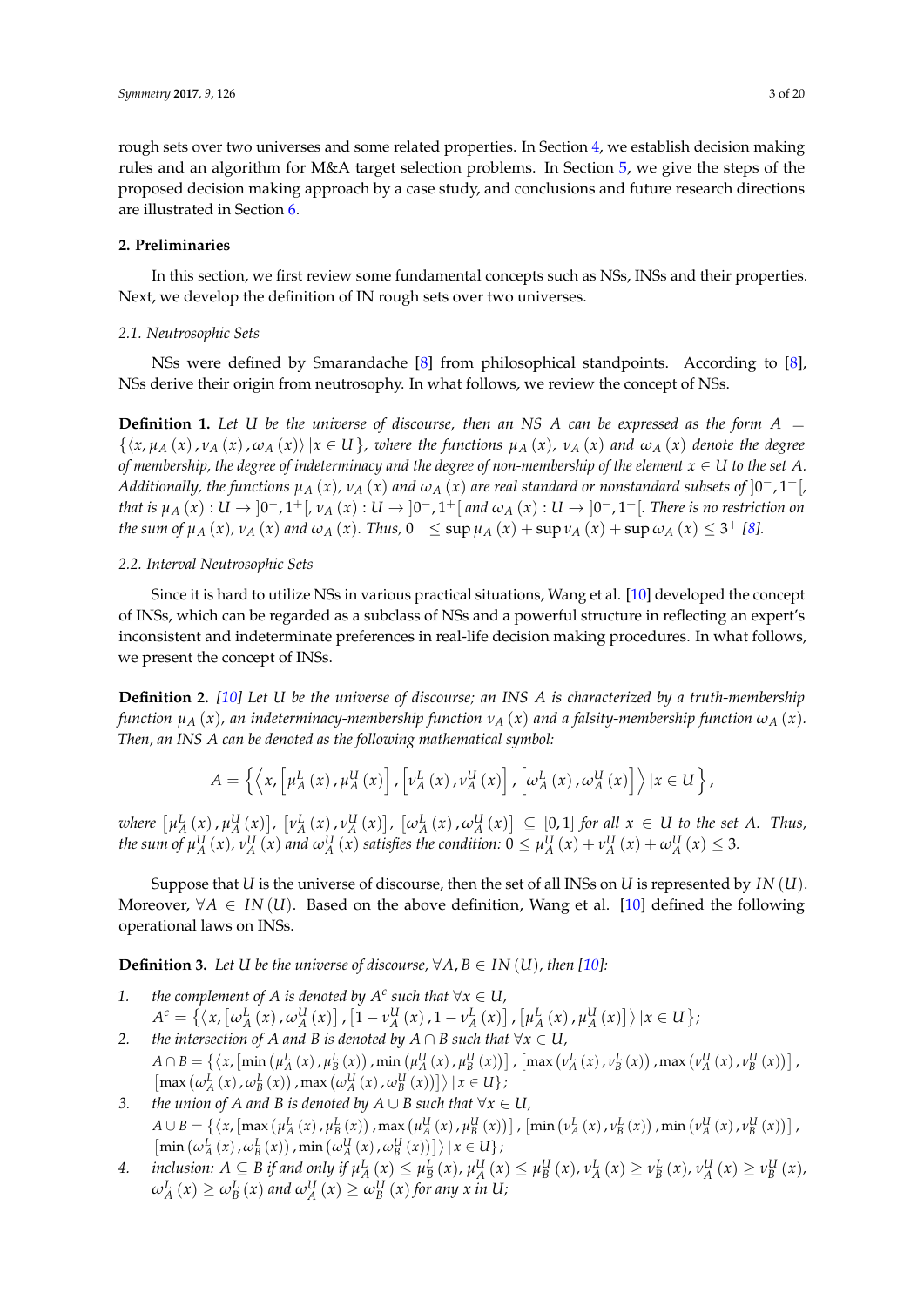*5. equality:*  $A = B$  *if and only if*  $A \subseteq B$  *and*  $B \subseteq A$ *.* 

Next, we introduce some fundamental properties of the above operations, which state some important algebraic properties of the operations defined on INSs.

**Theorem 1.** *Let U be the universe of discourse; suppose that A, B and C are three INSs. Then, the followings are true [\[10\]](#page-18-7):*

- *1. Double negation law:*  $(A^c)^c = A$ *;*
- 2. *De Morgan's laws:*  $(A \cup B)^c = A^c \cap B^c$ ,  $(A \cap B)^c = A^c \cup B^c$ ;
- *3. Commutativity:*  $A \cup B = B \cup A$ ,  $A \cap B = B \cap A$ ;
- *4. Associativity:*  $A \cup (B \cup C) = (A \cup B) \cup C$ ,  $A \cap (B \cap C) = (A \cap B) \cap C$ ;
- *5. Distributivity:*  $A \cup (B \cap C) = (A \cup B) \cap (A \cup C), A \cap (B \cup C) = (A \cap B) \cup (A \cap C).$

To compare the magnitude of different interval neutrosophic numbers (INNs), Zhang et al. [\[15\]](#page-18-9) introduced the following comparison laws.

**Definition 4.** Let  $x = \langle \left[ \mu_A^L(x), \mu_A^U(x) \right], \left[ \nu_A^L(x), \nu_A^U(x) \right], \left[ \omega_A^L(x), \omega_A^U(x) \right] \rangle$  be an INN; the score *function of x is defined as follows [\[15\]](#page-18-9):*

$$
s\left(x\right)=\left[\mu_{A}^{L}\left(x\right)+1-\nu_{A}^{U}\left(x\right)+1-\omega_{A}^{U}\left(x\right),\mu_{A}^{U}\left(x\right)+1-\nu_{A}^{L}\left(x\right)+1-\omega_{A}^{L}\left(x\right)\right].
$$

It is noted that the score value is a significant index in ranking INNs. For an INN *x*, the bigger truth-membership  $\mu_A(x)$  is, the less indeterminacy-membership  $\nu_A(x)$  is, and the less falsity-membership  $\omega_A(x)$  is, the greater INN *x* is.

#### *2.3. Interval Neutrosophic Rough Sets over Two Universes*

In this subsection, we introduce IN relations over two universes firstly.

**Definition 5.** *Let U, V be two non-empty and finite universes of discourse; an IN relation R from U to V can be denoted as the following form:*

$$
R = \left\{ \left\langle \left(x,y\right), \left[\mu_R^L\left(x,y\right),\mu_R^U\left(x,y\right)\right], \left[\nu_R^L\left(x,y\right),\nu_R^U\left(x,y\right)\right], \left[\omega_R^L\left(x,y\right),\omega_R^U\left(x,y\right)\right] \right\rangle | (x,y) \in U \times V \right\},\right\}
$$

where  $[\mu_A^L(x)$  ,  $\mu_A^U(x)]$ ,  $[\nu_A^L(x)$  ,  $\nu_A^U(x)]$ ,  $[\omega_A^L(x)$  ,  $\omega_A^U(x)] \subseteq [0,1]$ , denoting the truth-membership, the *indeterminacy-membership and the falsity-membership for all*  $(x, y) \in U \times V$ , respectively. Furthermore, the *family of all IN relations on U*  $\times$  *V is represented by INR (U*  $\times$  *V).* 

According to IN relations over two universes, we present the definition of IN rough sets over two universes below.

<span id="page-3-0"></span>**Definition 6.** Let U, V be two non-empty and finite universes of discourse, and  $R \in INR$  ( $U \times V$ ), the pair (*U*, *V*, *R*) *is called an IN approximation space over two universes. For any A* ∈ *IN* (*V*)*, the IN rough lower* and upper approximations of A with respect to  $(U, V, R)$ , denoted by  $R(A)$  and  $\overline{R}(A)$ , are defined as follows:

$$
\underline{R}(A) = \left\{ \left\langle x, \left[ \mu_{\underline{R}(A)}^{L}(x), \mu_{\underline{R}(A)}^{U}(x) \right], \left[ \nu_{\underline{R}(A)}^{L}(x), \nu_{\underline{R}(A)}^{U}(x) \right], \left[ \omega_{\underline{R}(A)}^{L}(x), \omega_{\underline{R}(A)}^{U}(x) \right] \right\rangle | x \in U \right\},
$$

$$
\overline{R}(A) = \left\{ \left\langle x, \left[ \mu_{\overline{R}(A)}^L(x), \mu_{\overline{R}(A)}^U(x) \right], \left[ \nu_{\overline{R}(A)}^L(x), \nu_{\overline{R}(A)}^U(x) \right], \left[ \omega_{\overline{R}(A)}^L(x), \omega_{\overline{R}(A)}^U(x) \right] \right\rangle | x \in U \right\},
$$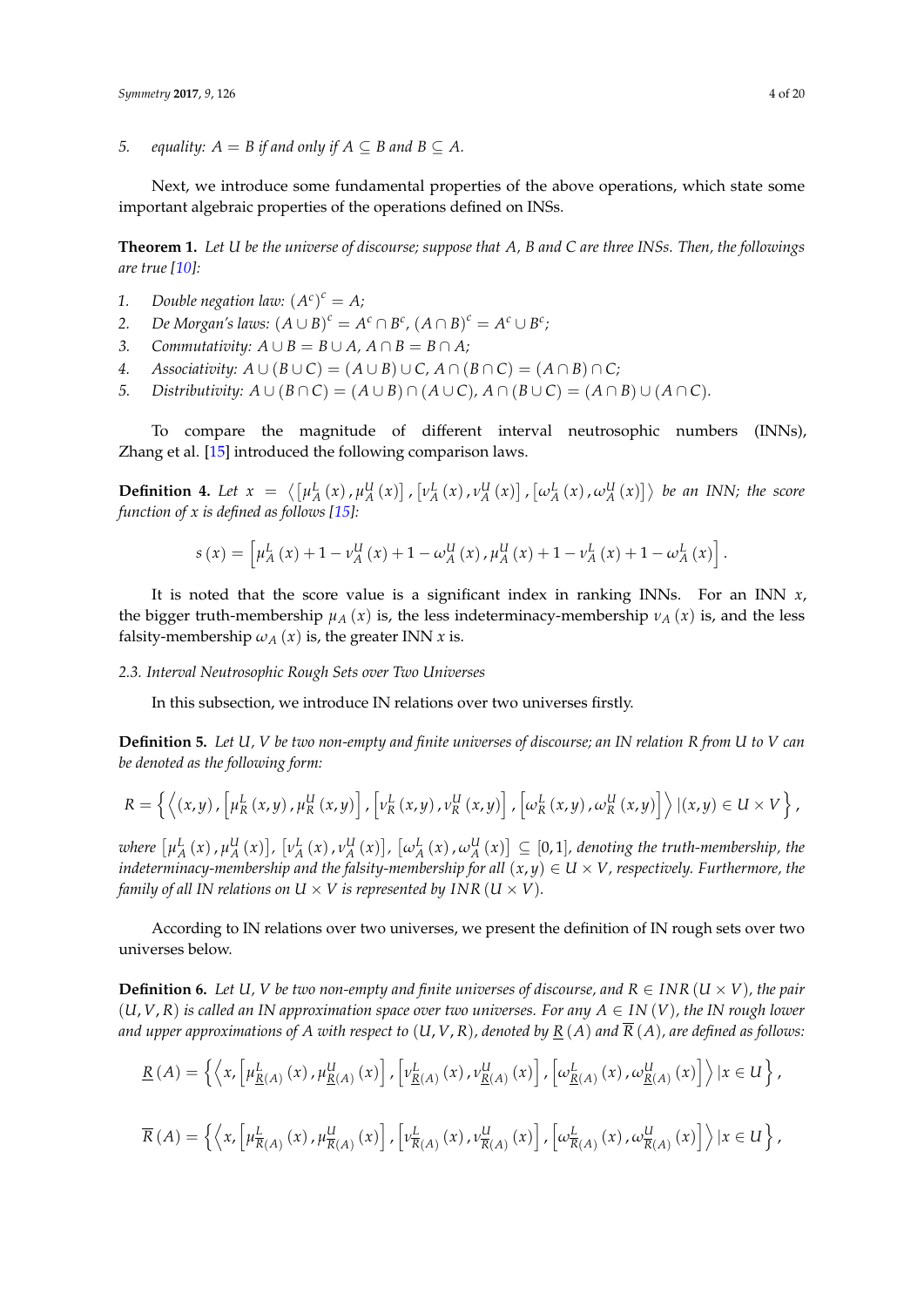*where*

$$
\mu_{\underline{R}}^{L}(A) (x) = \wedge_{y \in V} \{ \omega_{R}^{L}(x, y) \vee \mu_{A}^{L}(y) \}, \mu_{\underline{R}(A)}^{U}(x) = \wedge_{y \in V} \{ \omega_{R}^{U}(x, y) \vee \mu_{A}^{U}(y) \},
$$
  
\n
$$
\nu_{\underline{R}(A)}^{L}(x) = \vee_{y \in V} \{ (1 - \nu_{R}^{U}(x, y)) \wedge \nu_{A}^{L}(y) \}, \nu_{\underline{R}(A)}^{U}(x) = \vee_{y \in V} \{ (1 - \nu_{R}^{L}(x, y)) \wedge \nu_{A}^{U}(y) \},
$$
  
\n
$$
\omega_{\underline{R}(A)}^{L}(x) = \vee_{y \in V} \{ \mu_{R}^{L}(x, y) \wedge \omega_{A}^{L}(y) \}, \omega_{\underline{R}(A)}^{U}(x) = \vee_{y \in V} \{ \mu_{R}^{U}(x, y) \wedge \omega_{A}^{U}(y) \},
$$
  
\n
$$
\mu_{\overline{R}(A)}^{L}(x) = \vee_{y \in V} \{ \mu_{R}^{L}(x, y) \wedge \mu_{A}^{L}(y) \}, \mu_{\overline{R}(A)}^{U}(x) = \vee_{y \in V} \{ \mu_{R}^{U}(x, y) \wedge \mu_{A}^{U}(y) \},
$$
  
\n
$$
\nu_{\overline{R}(A)}^{L}(x) = \wedge_{y \in V} \{ \nu_{R}^{L}(x, y) \vee \nu_{A}^{L}(y) \}, \nu_{\overline{R}(A)}^{U}(x) = \wedge_{y \in V} \{ \nu_{R}^{U}(x, y) \vee \nu_{A}^{U}(y) \},
$$
  
\n
$$
\omega_{\overline{R}(A)}^{L}(x) = \wedge_{y \in V} \{ \omega_{R}^{L}(x, y) \vee \omega_{A}^{L}(y) \}, \omega_{\overline{R}(A)}^{U}(x) = \wedge_{y \in V} \{ \omega_{R}^{U}(x, y) \vee \omega_{A}^{U}(y) \}.
$$

The pair  $\left( \underline{R}\left( A\right) ,\overline{R}\left( A\right) \right)$  is called an IN rough set over two universes of  $A.$ 

### <span id="page-4-0"></span>**3. Interval Neutrosophic Multigranulation Rough Sets over Two Universes**

In this section, we present IN relations over two universes from a single granulation to multiple granulations, both the definition and properties of IN multigranulation rough sets over two universes will be elaborated on.

## *3.1. Optimistic in Multigranulation Rough Sets over Two Universes*

<span id="page-4-1"></span>**Definition 7.** Let U, V be two non-empty and finite universes of discourse and  $R_i \in$ *INR*  $(U \times V)$   $(i = 1, 2, ..., m)$  *be m IN relations over*  $U \times V$ *; the pair*  $(U, V, R_i)$  *is called an IN multigranulation approximation space over two universes. For any*  $A \in IN(V)$ , the optimistic IN multigranulation rough lower and upper approximations of  $A$  with respect to  $(U,V,R_i)$ , denoted by  $\sum\limits_{}^{m}$  $\sum_{i=1}$   $R_i$ *O* (*A*)

*and m* ∑  $\sum_{i=1}$   $R_i$ *O* (*A*)*, are defined as follows:*

$$
\frac{\sum_{i=1}^{m} R_{i}^{O}(A) = \left\{ \left\langle x, \left[ \mu_{\frac{m}{2}R_{i}^{O}}^{L}(A) \left(x\right), \mu_{\frac{m}{2}R_{i}^{O}}^{U}(A) \left(x\right) \right], \left[ \nu_{\frac{m}{2}R_{i}^{O}}^{L}(A) \left(x\right), \nu_{\frac{m}{2}R_{i}^{O}}^{U}(A) \left(\sum_{i=1}^{m} \mu_{i}^{O}(A) \left(x\right) \right) \right\} \right\} \\ \left[ \omega_{\frac{m}{2}R_{i}^{O}(A)}^{L}(A) \left( \sum_{i=1}^{m} \mu_{i}^{O}(A) \left(x\right) \right] \right\} \left| x \in U \right\},
$$

$$
\frac{\sum_{i=1}^{m} R_i (A) = \left\{ \left\langle x, \left[ \mu_{\frac{m}{\sum_{i=1}^{m} R_i} (A)}(x), \mu_{\frac{m}{\sum_{i=1}^{m} R_i} (A)}(x) \right], \left[ \nu_{\frac{m}{\sum_{i=1}^{m} R_i} (A)}(x), \nu_{\frac{m}{\sum_{i=1}^{m} R_i} (A)}(x) \right], \left[ \nu_{\frac{m}{\sum_{i=1}^{m} R_i} (A)}(x), \nu_{\frac{m}{\sum_{i=1}^{m} R_i} (A)}(x) \right] \right\}
$$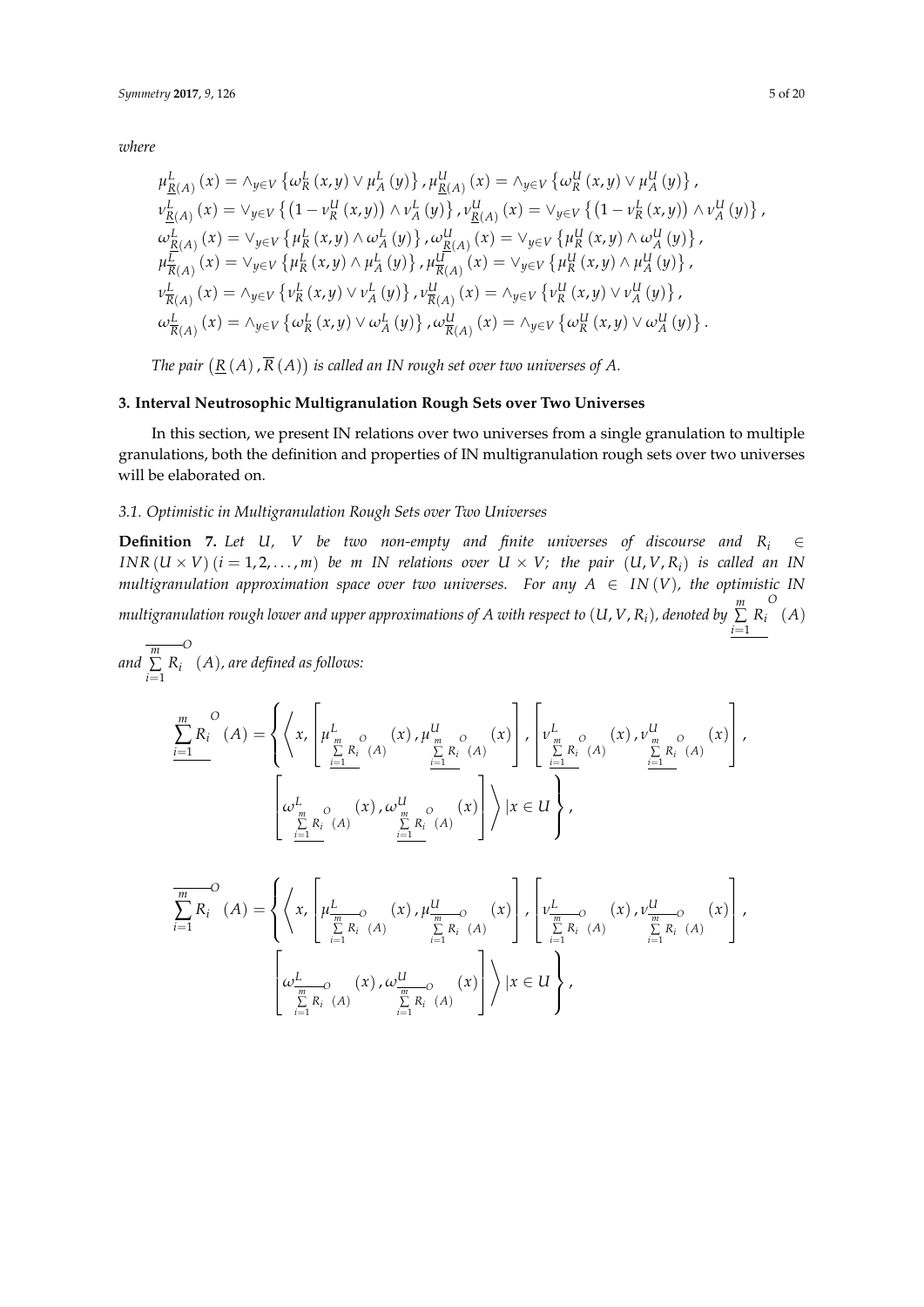*where:*

$$
\mu_{\frac{m}{2},R_{i}}^{L}(\Lambda)(x) = \sum_{i=1}^{m} \Lambda_{y \in V} \left\{ \omega_{R_{i}}^{L}(x,y) \vee \mu_{A}^{L}(y) \right\}, \mu_{\frac{m}{2},R_{i}}^{U}(\Lambda)(x) = \sum_{i=1}^{m} \Lambda_{y \in V} \left\{ \omega_{R_{i}}^{U}(x,y) \vee \mu_{A}^{U}(y) \right\},
$$
\n
$$
\nu_{\frac{m}{2},R_{i}}^{U}(\Lambda)(x) = \sum_{i=1}^{m} \vee_{y \in V} \left\{ \left( 1 - \nu_{R_{i}}^{U}(x,y) \right) \wedge \nu_{A}^{L}(y) \right\},
$$
\n
$$
\nu_{\frac{m}{2},R_{i}}^{U}(\Lambda)(x) = \sum_{i=1}^{m} \vee_{y \in V} \left\{ \left( 1 - \nu_{R_{i}}^{U}(x,y) \right) \wedge \nu_{A}^{U}(y) \right\},
$$
\n
$$
\omega_{\frac{m}{2},R_{i}}^{L}(\Lambda)(x) = \sum_{i=1}^{m} \vee_{y \in V} \left\{ \mu_{R_{i}}^{L}(x,y) \wedge \omega_{A}^{L}(y) \right\}, \omega_{\frac{m}{2},R_{i}}^{U}(\Lambda)(x) = \sum_{i=1}^{m} \vee_{y \in V} \left\{ \mu_{R_{i}}^{U}(x,y) \wedge \omega_{A}^{U}(y) \right\},
$$
\n
$$
\mu_{\frac{m}{2},R_{i}}^{L}(\Lambda)(x) = \sum_{i=1}^{m} \vee_{y \in V} \left\{ \mu_{R_{i}}^{L}(x,y) \wedge \mu_{A}^{L}(y) \right\}, \mu_{\frac{m}{2},R_{i}}^{U}(\Lambda)(x) = \sum_{i=1}^{m} \vee_{y \in V} \left\{ \mu_{R_{i}}^{U}(x,y) \wedge \mu_{A}^{U}(y) \right\},
$$
\n
$$
\mu_{\frac{m}{2},R_{i}}^{L}(\Lambda)(x) = \sum_{i=1}^{m} \wedge_{y \in V} \left\{ \nu_{R_{i}}^{L}(x,y) \vee \nu_{A}^{L}(y) \right\}, \nu_{\frac{m}{2},R_{i}}^{
$$

*universes of A.*

**Theorem 2.** Let U, V be two non-empty and finite universes of discourse and  $R_i \in \mathbb{R}$ *INR*  $(U \times V)$   $(i = 1, 2, ..., m)$  *be m IN relations over*  $U \times V$ . *Then, for any*  $A, A' \in IN(V)$ *, the following properties hold:*

*1. m* ∑  $\sum_{i=1}$   $R_i$ *O*  $(A^c) =$  *m* ∑  $\sum_{i=1}$   $R_i$ *O* (*A*)  $\bigwedge$ <sup>c</sup> *, m* ∑  $\sum_{i=1}$   $R_i$ *O*  $(A^c) =$  *m* ∑  $\sum_{i=1}$   $R_i$ *O* (*A*) !*c ;* 2.  $A \subseteq A' \Rightarrow \sum^{m}$  $\sum_{i=1}$   $R_i$ *O*  $(A) ⊆ \sum^m$  $\sum_{i=1}$   $R_i$ *O*  $(A')$  $A \subseteq A' \Rightarrow \sum^{m} R_i$ *i*=1 *i*=1 *O*  $(A) \subseteq \sum_{i=1}^{m} R_i$ *O*  $(A')$ ; *3. m* ∑  $\sum_{i=1}$   $R_i$ *O*  $(A \cap A') = \sum^{m}$  $\sum_{i=1}$   $R_i$ *O*  $(A) ∩ \sum^m$  $\sum_{i=1}$   $R_i$ *O*  $(A')$ *m* ∑  $\sum_{i=1}$   $R_i$ *O*  $(A \cup A') = \sum^{m}$  $\sum_{i=1}$   $R_i$ *O*  $(A)$  ∪  $\sum$ <sup>*m*</sup>  $\sum_{i=1}$   $R_i$ *O*  $(A')$ ; *4. m* ∑  $\sum_{i=1}$   $R_i$ *O*  $(A \cup A') \supseteq \sum^{m}$  $\sum_{i=1}$   $R_i$ *O*  $(A)$  ∪  $\sum$ <sup>*m*</sup>  $\sum_{i=1}$   $R_i$ *O*  $(A')$ *m* ∑  $\sum_{i=1}$   $R_i$ *O*  $(A \cap A') \subseteq \sum^{m}$  $\sum_{i=1}$   $R_i$ *O*  $(A) ∩ \sum^m$  $\sum_{i=1}$   $R_i$ *O*  $(A')$ .

**Proof.**

1. For all  $x \in U$ , we have: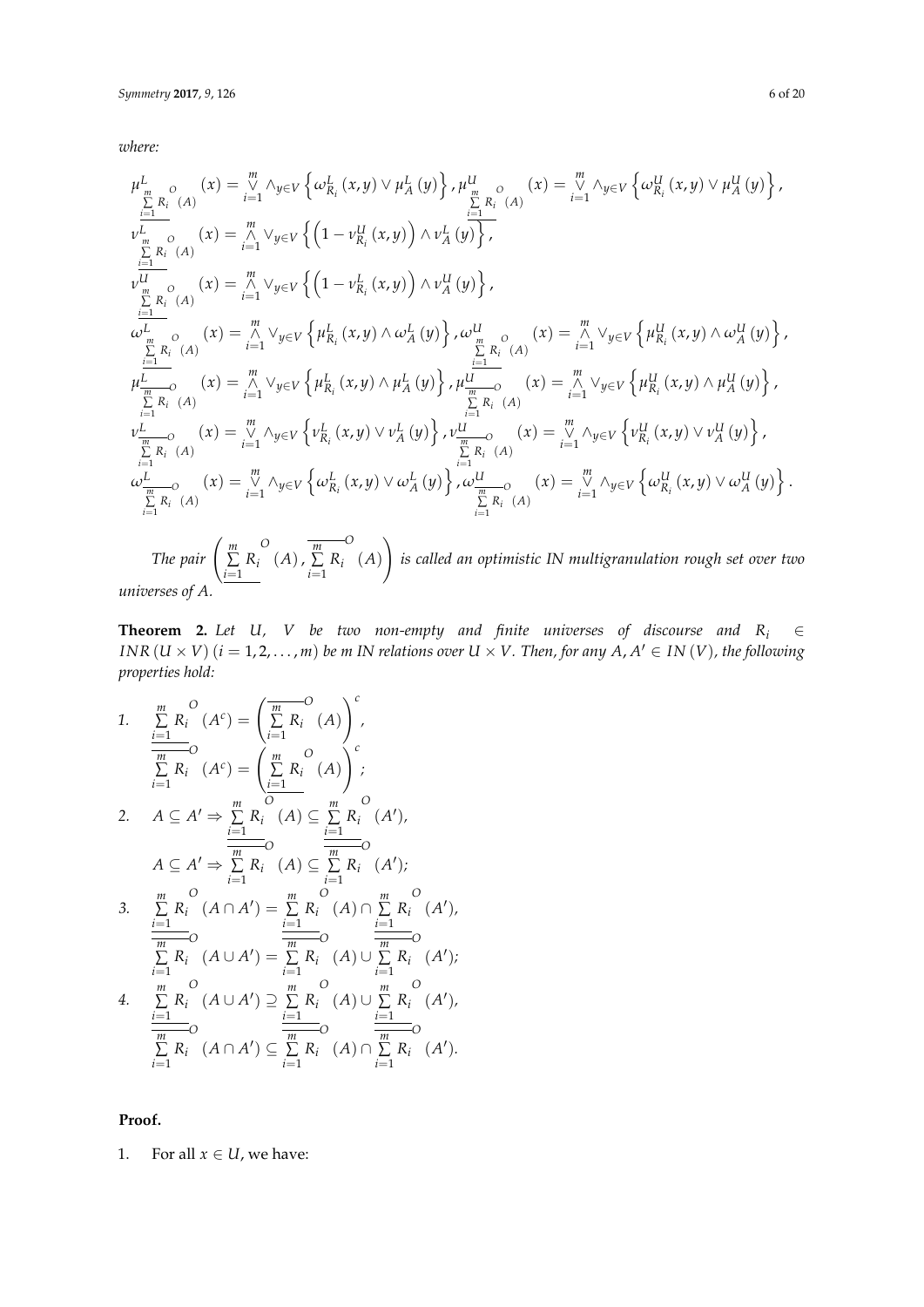$$
\sum_{i=1}^{m} R_{i}^{O}(A^{c}) = \left\{ \left\langle x, \begin{bmatrix} \frac{m}{2} \\ \frac{m}{2} \end{bmatrix} \left\langle x, y \right\rangle \vee \mu_{A^{c}}^{L}(y) \right\} \right\} \right\} \left\langle \frac{m}{2} \sqrt{y} \left\langle x, y \right\rangle \vee \mu_{A^{c}}^{U}(y) \right\} \right\} \left\langle \frac{m}{2} \sqrt{y} \left\langle x, y \right\rangle \vee \mu_{A^{c}}^{U}(y) \right\} \right\rangle
$$
\n
$$
\left\{ \left\langle x, \begin{bmatrix} \frac{m}{2} \\ \frac{m}{2} \end{bmatrix} \vee y \in V \left\{ \left( 1 - \nu_{R_{i}}^{U}(x, y) \right) \wedge \nu_{A^{c}}^{L}(y) \right\} \right\} \right\} \left\langle \frac{m}{2} \sqrt{y} \in V \left\{ \left( 1 - \nu_{R_{i}}^{L}(x, y) \right) \wedge \nu_{A^{c}}^{U}(y) \right\} \right\rangle
$$
\n
$$
\left\{ \left\langle \frac{n}{2} \right\rangle \left\langle y \in V \left\langle \mu_{R_{i}}^{L}(x, y) \wedge \omega_{A^{c}}^{L}(y) \right\rangle \right\} \right\} \left\langle \frac{n}{2} \left\langle x, y \right\rangle \wedge \omega_{A^{c}}^{U}(y) \right\rangle \right\} \right\} \left\langle x \in U \right\}
$$
\n
$$
= \left\{ \left\langle x, \begin{bmatrix} \frac{m}{2} \\ \frac{m}{2} \end{bmatrix} \wedge y \in V \left( \sim \left\{ \mu_{R_{i}}^{L}(x, y) \wedge \mu_{A}^{L}(y) \right\} \right) \right\rangle \right\} \left\langle \frac{m}{2} \left\langle x, y \right\rangle \vee \nu_{A}^{L}(y) \right\rangle \right\} \right\} \left\langle \frac{n}{2} \left\langle x, y \right\rangle \vee \nu_{A}^{L}(y) \right\rangle \right\} \right\}
$$
\n
$$
\left\{ \left\langle x, \begin{bmatrix} \frac{m}{2} \\ \frac{m}{2} \end{bmatrix} \vee y
$$

Thus, we obtain *m* ∑  $\sum_{i=1}$   $R_i$ *O*  $(A^c)$  = *m* ∑  $\sum_{i=1}$   $R_i$ *O* (*A*)  $\bigwedge^c$ . Then,  $\sum^m$  $\sum_{i=1}$   $R_i$ *O*  $(A^c)$  = *m* ∑  $\sum_{i=1}$   $R_i$ *O* (*A*)  $\bigwedge$ <sup>c</sup> is obtained in an identical fashion.

2. Since  $A \subseteq A'$ , we have  $\mu_A^L(y) \leq \mu_{A'}^L(y)$ ,  $\mu_A^U(y) \leq \mu_{A'}^U(y)$ ,  $\nu_A^L(y) \geq \nu_{A'}^L(y)$ ,  $\nu_A^U(y) \geq \nu_{A'}^U(y)$ ,  $\omega_A^L(y) \geq \omega_{A'}^L(y)$  and  $\omega_A^U(y) \geq \omega_{A'}^U(y)$ . So it follows that:

$$
\left\{ \left\langle x, \begin{bmatrix} m \\ y \\ i=1 \end{bmatrix} \wedge_{y \in V} \left\{ \omega_{R_i}^L(x, y) \vee \mu_A^L(y) \right\}, \begin{bmatrix} m \\ y \\ i=1 \end{bmatrix} \wedge_{y \in V} \left\{ \omega_{R_i}^U(x, y) \vee \mu_A^U(y) \right\}, \\ \begin{bmatrix} m \\ \wedge \\ i=1 \end{bmatrix} \vee_{y \in V} \left\{ \left( 1 - \nu_{R_i}^U(x, y) \right) \wedge \nu_A^L(y) \right\}, \begin{bmatrix} m \\ y \\ i=1 \end{bmatrix} \vee_{y \in V} \left\{ \mu_{R_i}^L(x, y) \wedge \omega_A^L(y) \right\}, \\ \begin{bmatrix} m \\ \wedge \\ i=1 \end{bmatrix} \vee_{y \in V} \left\{ \mu_{R_i}^L(x, y) \wedge \omega_A^L(y) \right\}, \begin{bmatrix} m \\ y \\ i=1 \end{bmatrix} \vee_{y \in V} \left\{ \mu_{R_i}^U(x, y) \wedge \omega_A^U(y) \right\} \right\} \vee \left\{ x \in U \right\} \le \left\{ \left\langle x, \begin{bmatrix} m \\ y \\ i=1 \end{bmatrix} \wedge_{y \in V} \left\{ \omega_{R_i}^L(x, y) \vee \mu_{A'}^L(y) \right\}, \begin{bmatrix} m \\ y \\ i=1 \end{bmatrix} \wedge_{y \in V} \left\{ \omega_{R_i}^U(x, y) \vee \mu_{A'}^L(y) \right\}, \\ \begin{bmatrix} m \\ y \\ i=1 \end{bmatrix} \vee_{y \in V} \left\{ \left( 1 - \nu_{R_i}^U(x, y) \right) \wedge \nu_{A'}^L(y) \right\}, \begin{bmatrix} m \\ y \\ i=1 \end{bmatrix} \vee_{y \in V} \left\{ \mu_{R_i}^L(x, y) \wedge \omega_{A'}^L(y) \right\}, \begin{bmatrix} m \\ y \\ i=1 \end{bmatrix} \vee_{y \in V} \left\{ \mu_{R_i}^L(x, y) \wedge \omega_{A'}^L(y) \right\}, \begin{bmatrix} m \\ y \\ i=1 \end{bmatrix} \vee_{y \in V} \left\{ \mu_{R_i}^L(x, y) \w
$$

Therefore, we have  $A \subseteq A' \Rightarrow \sum_{n=1}^{\infty} A^n$  $\sum_{i=1}$   $R_i$ *O*  $(A)$  ⊆  $\sum$ <sup>*m*</sup>  $\sum_{i=1}$   $R_i$ *O*  $(A')$ . Then,  $A \subseteq A' \Rightarrow \sum^{m}$  $\sum_{i=1}$   $R_i$ *O*  $(A)$  ⊆ *m* ∑  $\sum_{i=1}$   $R_i$ *O*  $(A')$  is obtained in a similar manner.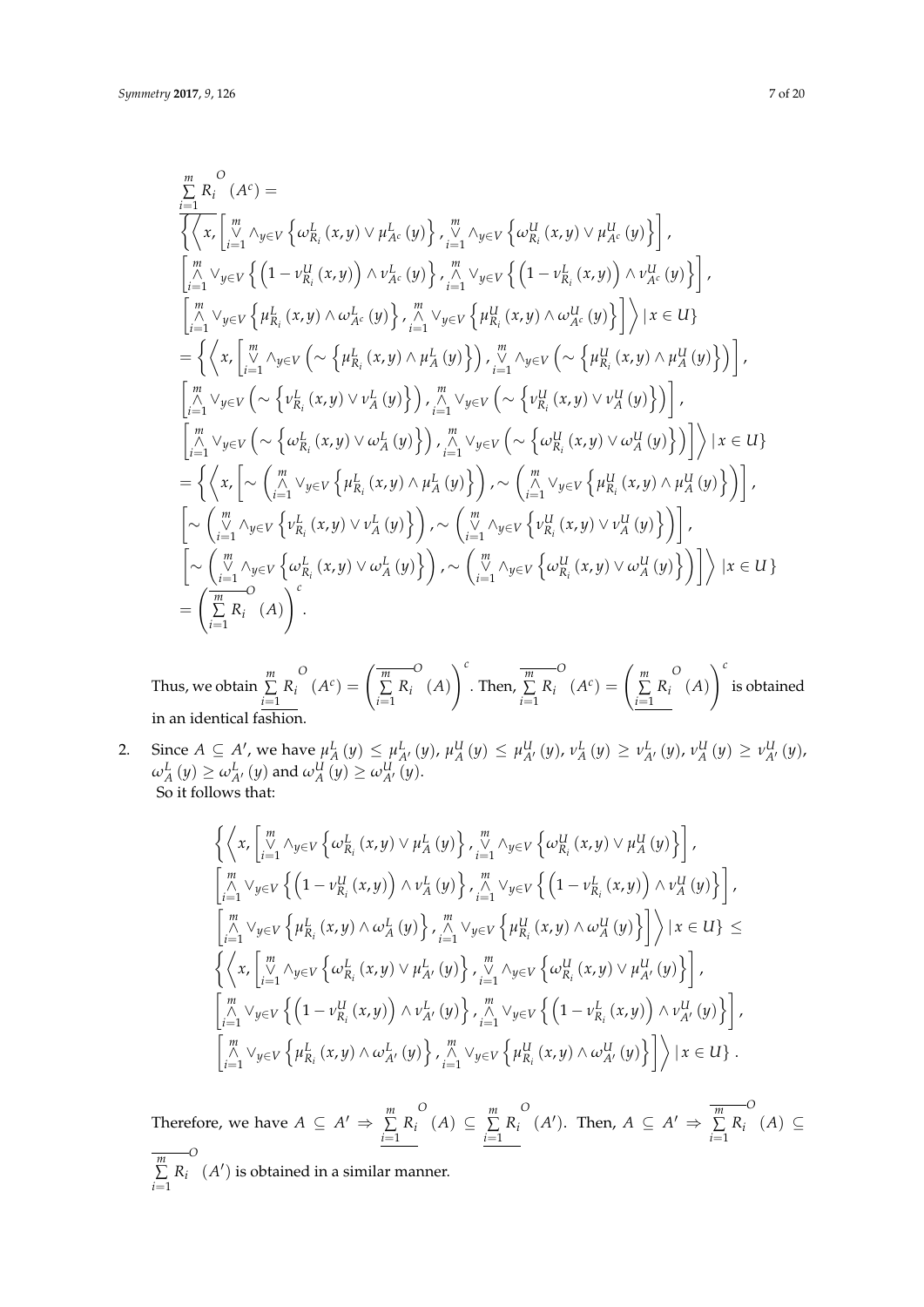3. In light of the previous results, it is easy to obtain:

$$
\frac{\sum\limits_{i=1}^{m} R_i^O (A \cap A') = \sum\limits_{i=1}^{m} R_i^O (A) \cap \sum\limits_{i=1}^{m} R_i^O (A'),}{\sum\limits_{i=1}^{m} R_i^O (A \cup A') = \sum\limits_{i=1}^{m} R_i^O (A) \cup \sum\limits_{i=1}^{m} R_i^O (A').}
$$

4. In light of the previous results, it is easy to obtain:

$$
\frac{\sum\limits_{i=1}^{m} R_i^O(A \cup A') \supseteq \sum\limits_{i=1}^{m} R_i^O(A) \cup \sum\limits_{i=1}^{m} R_i^O(A'),}{\sum\limits_{i=1}^{m} R_i^O(A \cap A') \subseteq \sum\limits_{i=1}^{m} R_i^O(A) \cap \sum\limits_{i=1}^{m} R_i^O(A').}
$$

**Theorem 3.** Let U, V be two non-empty and finite universes of discourse and  $R_i, R'_i$   $\in$ *INR*  $(U \times V)$   $(i = 1, 2, ..., m)$  *be two IN relations over*  $U \times V$ . If  $R_i \subseteq R'_{i'}$  for any  $A \in IN(V)$ , the *following properties hold:*

1. 
$$
\sum_{i=1}^{m} R_i^O(A) \subseteq \sum_{i=1}^{m} R_i^O(A), \text{ for all } A \in IN(V);
$$
  
2. 
$$
\sum_{i=1}^{m} R_i^O(A) \supseteq \sum_{i=1}^{m} R_i^O(A), \text{ for all } A \in IN(V).
$$

**Proof.** Since  $R_i \subseteq R'_i$ , we have  $\mu_{R_i}^L(x, y) \leq \mu_{R'_i}^L(x, y)$ ,  $\mu_{R_i}^U(x, y) \leq \mu_{R'_i}^U(x, y)$ ,  $\nu_{R_i}^L(x, y) \geq \nu_{R'_i}^L(x, y)$ , *i*  $\nu^U_{R_i}(x,y) \geq \nu^U_{R'_i}(x,y)$ ,  $\omega^L_{R_i}(x,y) \geq \omega^L_{R'_i}(x,y)$  and  $\omega^U_{R_i}(x,y) \geq \omega^U_{R'_i}(x,y)$ .

Therefore, it follows that:

$$
\left\{ \left\langle x, \begin{bmatrix} m \\ y \\ z \end{bmatrix} \wedge_{y \in V} \left\{ \omega_{R_i}^L(x, y) \vee \mu_A^L(y) \right\}, \begin{bmatrix} m \\ y \\ z \end{bmatrix} \wedge_{y \in V} \left\{ \omega_{R_i}^U(x, y) \vee \mu_A^U(y) \right\} \right\},
$$
\n
$$
\begin{bmatrix} m \\ m \\ i=1 \end{bmatrix} \vee_{y \in V} \left\{ \left( 1 - \nu_{R_i}^U(x, y) \right) \wedge \nu_A^L(y) \right\}, \begin{bmatrix} m \\ j=1 \end{bmatrix} \vee_{y \in V} \left\{ \left( 1 - \nu_{R_i}^L(x, y) \right) \wedge \nu_A^U(y) \right\},
$$
\n
$$
\begin{bmatrix} m \\ m \\ i=1 \end{bmatrix} \vee_{y \in V} \left\{ \mu_{R_i}^L(x, y) \wedge \omega_A^L(y) \right\}, \begin{bmatrix} m \\ n \\ i=1 \end{bmatrix} \vee_{y \in V} \left\{ \mu_{R_i}^U(x, y) \wedge \omega_A^U(y) \right\} \right\} \times \left\{ x, \begin{bmatrix} m \\ x \\ i=1 \end{bmatrix} \vee_{y \in V} \left\{ \omega_{R_i'}^L(x, y) \vee \mu_A^L(y) \right\}, \begin{bmatrix} m \\ j=1 \end{bmatrix} \vee_{y \in V} \left\{ \omega_{R_i'}^U(x, y) \vee \mu_A^U(y) \right\} \right\},
$$
\n
$$
\begin{bmatrix} m \\ j=1 \end{bmatrix} \vee_{y \in V} \left\{ \left( 1 - \nu_{R_i'}^U(x, y) \right) \wedge \nu_A^L(y) \right\}, \begin{bmatrix} m \\ j=1 \end{bmatrix} \vee_{y \in V} \left\{ \mu_{R_i'}^U(x, y) \wedge \omega_A^U(y) \right\} \right\},
$$
\n
$$
\begin{bmatrix} m \\ j=1 \end{bmatrix} \vee_{y \in V} \left\{ \mu_{R_i'}^L(x, y) \wedge \omega_A^L(y) \right\}, \begin{bmatrix} m \\ j=1 \end{bmatrix} \vee_{y \in V} \left\{ \mu_{R_i'}^U(x
$$

Thus, we obtain *m* ∑ *i*=1  $R_i'$ *O*  $(A)$  ⊆  $\sum$ <sup>*m*</sup>  $\sum_{i=1}$   $R_i$ *O* (*A*). Then,  $\sum_{m=1}^{m}$ *i*=1  $R_i'$ *O*  $(A) \supseteq \sum^m$  $\sum_{i=1}$   $R_i$ *O* (*A*) is obtained in an identical fashion.

# *3.2. Pessimistic in Multigranulation Rough Sets over Two Universes*

<span id="page-7-0"></span>**Definition 8.** Let *U*, *V be two non-empty and finite universes of discourse and*  $R_i \in$ *INR*  $(U \times V)$   $(i = 1, 2, ..., m)$  *be m IN relations over*  $U \times V$ *; the pair*  $(U, V, R_i)$  *is called an IN multigranulation approximation space over two universes. For any*  $A \in IN(V)$ , the pessimistic IN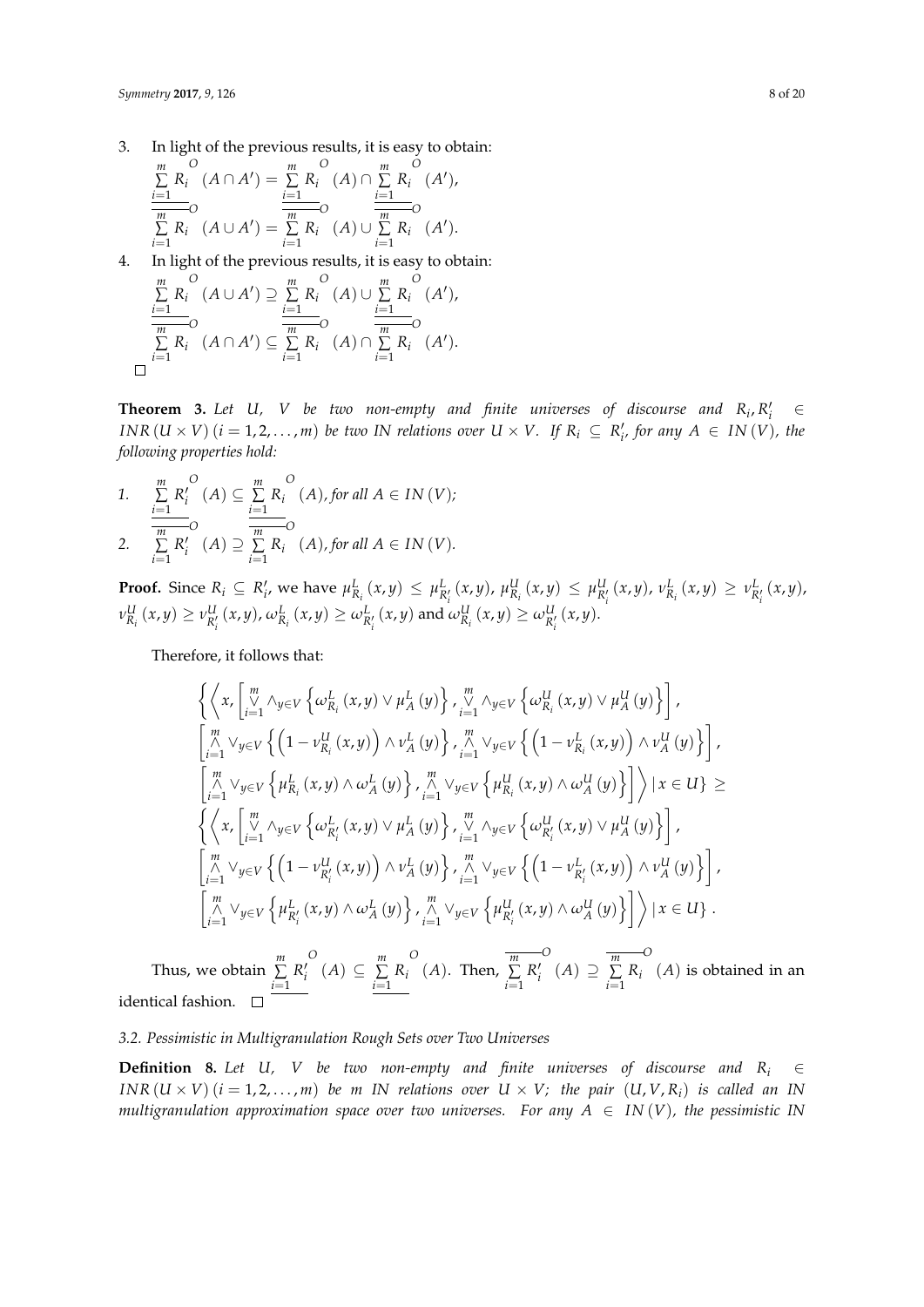*multigranulation rough lower and upper approximations of A with respect to* (*U*, *V*, *Ri*)*, denoted by m* ∑  $\sum_{i=1}^{\infty} R_i$ *P* (*A*) *P*

*and m* ∑  $\sum_{i=1}$   $R_i$   $(A)$ *, are defined as follows:* 

$$
\frac{\sum_{i=1}^{m} R_{i}^{P}(A) = \left\{ \left\langle x, \left[ \mu_{\frac{P}{m} P_{i} (A)}^{L}(x), \mu_{\frac{P}{m} P_{i} (A)}^{U}(x) \right], \left[ \nu_{\frac{P}{m} P_{i} (A)}^{L}(x), \nu_{\frac{P}{m} P_{i} (A)}^{U}(x) \right], \left[ \nu_{\frac{P}{m} P_{i} (A)}^{L}(x), \nu_{\frac{P}{m} P_{i} (A)}^{U}(x) \right] \right\}
$$
\n
$$
\left[ \omega_{\frac{P}{\sum_{i=1}^{m} R_{i} (A)}^{L}(x), \omega_{\frac{P}{\sum_{i=1}^{m} R_{i} (A)}^{U}(x) \right] \right\} | x \in U \right\},
$$

$$
\frac{\frac{m}{n} P}{\sum_{i=1}^{m} R_i} (A) = \left\{ \left\langle x, \left[ \mu_{\frac{m}{n} R_i}^{L} (A) \sum_{i=1}^{m} R_i (A) \sum_{i=1}^{m} R_i (A) \right] , \left[ \nu_{\frac{m}{n} P}^{L} (A) \sum_{i=1}^{m} R_i (A) \sum_{i=1}^{m} R_i (A) \right] \right\} , \left[ \nu_{\frac{m}{n} P}^{L} (A) \sum_{i=1}^{m} R_i (A) \sum_{i=1}^{m} R_i (A) \right] \right\}
$$

*where:*

$$
\mu_{\frac{m}{m}P}^{L}(\mathbf{x}) = \sum_{i=1}^{m} \wedge_{y \in V} \left\{ \omega_{R_{i}}^{L}(\mathbf{x}, y) \vee \mu_{A}^{L}(y) \right\}, \mu_{\frac{m}{m}P}^{U}(\mathbf{x}) = \sum_{i=1}^{m} \wedge_{y \in V} \left\{ \omega_{R_{i}}^{U}(\mathbf{x}, y) \vee \mu_{A}^{U}(y) \right\},
$$
\n
$$
\nu_{\frac{m}{m}P}^{U}(\mathbf{x}) = \sum_{i=1}^{m} \vee_{y \in V} \left\{ \left( 1 - \nu_{R_{i}}^{U}(\mathbf{x}, y) \right) \wedge \nu_{A}^{L}(y) \right\},
$$
\n
$$
\nu_{\frac{m}{m}P}^{U}(\mathbf{x}) = \sum_{i=1}^{m} \vee_{y \in V} \left\{ \left( 1 - \nu_{R_{i}}^{L}(\mathbf{x}, y) \right) \wedge \nu_{A}^{U}(y) \right\},
$$
\n
$$
\omega_{\frac{m}{m}P}^{L}(\mathbf{x}) = \sum_{i=1}^{m} \vee_{y \in V} \left\{ \mu_{R_{i}}^{L}(\mathbf{x}, y) \wedge \omega_{A}^{L}(y) \right\}, \omega_{\frac{m}{m}P}^{U}(\mathbf{x}) = \sum_{i=1}^{m} \vee_{y \in V} \left\{ \mu_{R_{i}}^{U}(\mathbf{x}, y) \wedge \omega_{A}^{U}(y) \right\},
$$
\n
$$
\frac{\sum_{i=1}^{m} R_{i}(\mathbf{A})}{\sum_{i=1}^{m} R_{i}(\mathbf{A})} (\mathbf{x}) = \sum_{i=1}^{m} \vee_{y \in V} \left\{ \mu_{R_{i}}^{L}(\mathbf{x}, y) \wedge \mu_{A}^{L}(y) \right\}, \mu_{\frac{m}{m}P}^{U}(\mathbf{x}) = \sum_{i=1}^{m} \vee_{y \in V} \left\{ \mu_{R_{i}}^{U}(\mathbf{x}, y) \wedge \mu_{A}^{U}(y) \right\},
$$
\n
$$
\nu_{\frac{m}{m}R_{i}(\mathbf{A})}^{L}(\mathbf{x}) = \sum_{i=1}^{m} \vee_{
$$

*universes of A.*

**Theorem 4.** Let U, V be two non-empty and finite universes of discourse and  $R_i \in$ *INR*  $(U \times V)$   $(i = 1, 2, ..., m)$  *be m IN relations over*  $U \times V$ . *Then, for any*  $A, A' \in IN(V)$ *, the following properties hold:*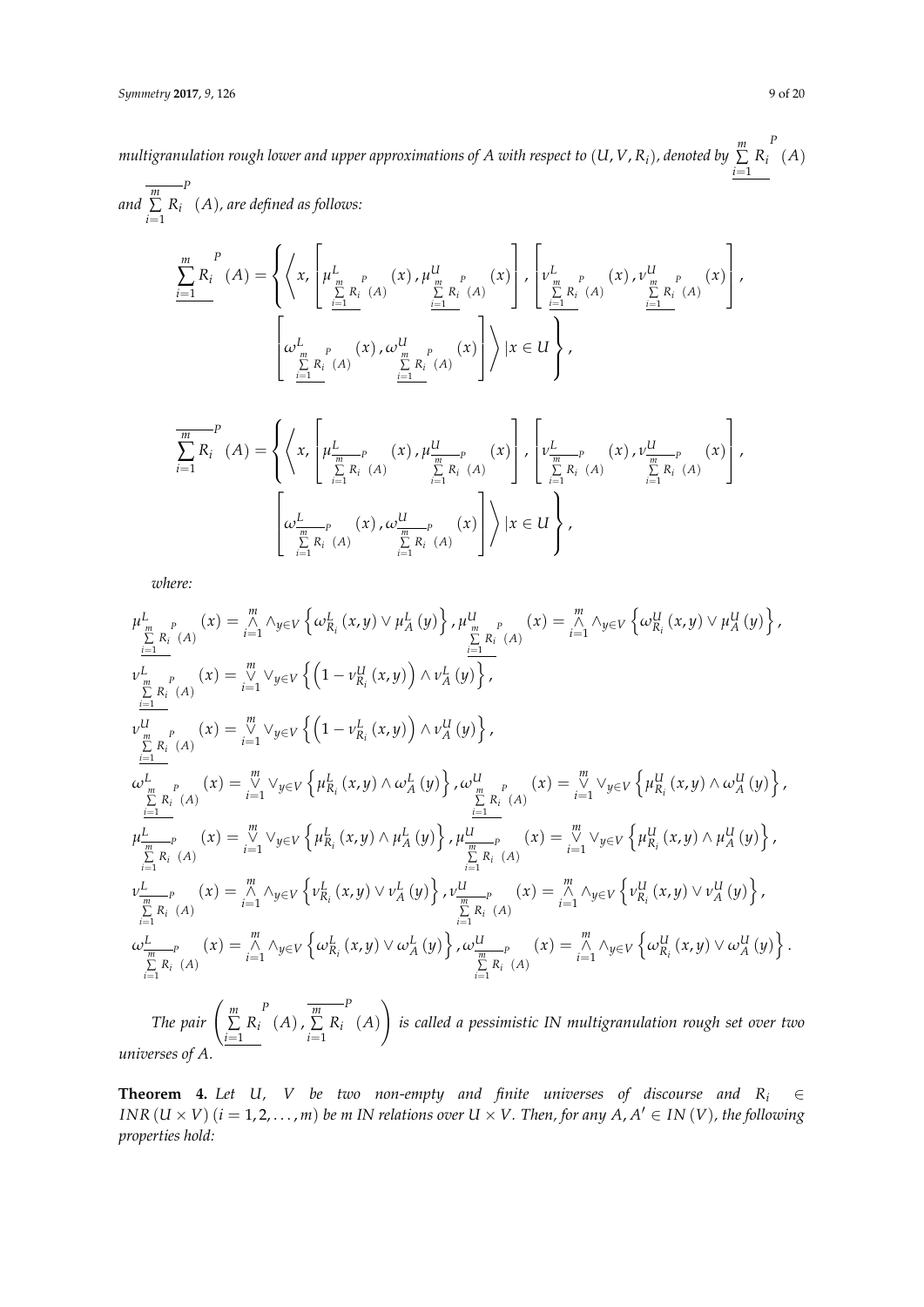1. 
$$
\sum_{i=1}^{m} R_i^P (A^c) = \left(\sum_{i=1}^{m} R_i (A)\right)^c,
$$
  
\n
$$
\frac{\sum_{i=1}^{m} R_i (A^c) = \left(\sum_{i=1}^{m} R_i (A)\right)^c;
$$
  
\n2. 
$$
A \subseteq A' \Rightarrow \sum_{i=1}^{m} R_i (A) \subseteq \sum_{i=1}^{m} R_i (A'),
$$
  
\n
$$
A \subseteq A' \Rightarrow \sum_{i=1}^{m} R_i (A) \subseteq \sum_{i=1}^{m} R_i (A'),
$$
  
\n3. 
$$
\sum_{i=1}^{m} R_i (A \cap A') = \sum_{i=1}^{m} R_i (A) \cap \sum_{i=1}^{m} R_i (A'),
$$
  
\n
$$
\frac{\sum_{i=1}^{m} R_i (A \cup A') = \sum_{i=1}^{m} R_i (A) \cap \sum_{i=1}^{m} R_i (A'),
$$
  
\n4. 
$$
\sum_{i=1}^{m} R_i (A \cup A') \supseteq \sum_{i=1}^{m} R_i (A) \cup \sum_{i=1}^{m} R_i (A'),
$$
  
\n
$$
\frac{\sum_{i=1}^{m} R_i (A \cup A') \supseteq \sum_{i=1}^{m} R_i (A) \cup \sum_{i=1}^{m} R_i (A'),
$$
  
\n
$$
\frac{\sum_{i=1}^{m} R_i (A \cap A') \subseteq \sum_{i=1}^{m} R_i (A) \cap \sum_{i=1}^{m} R_i (A').
$$

**Theorem 5.** Let U, V be two non-empty and finite universes of discourse and  $R_i, R'_i \in$ *INR*  $(U \times V)$   $(i = 1, 2, ..., m)$  *be two IN relations over*  $U \times V$ . If  $R_i \subseteq R'_{i'}$  for any  $A \in IN(V)$ , the *following properties hold:*

1. 
$$
\frac{\sum\limits_{i=1}^{m} R_i^P(A) \subseteq \sum\limits_{i=1}^{m} R_i^P(A), \text{ for all } A \in IN(V);
$$
  
2. 
$$
\frac{\sum\limits_{i=1}^{m} R_i^V(A) \supseteq \sum\limits_{i=1}^{m} R_i^P(A), \text{ for all } A \in IN(V).
$$

*3.3. Relationships between Optimistic and Pessimistic in Multigranulation Rough Sets over Two Universes*

**Theorem 6.** *Let U*, *V be two non-empty and finite universes of discourse and*  $R_i \in$ *INR*  $(U \times V)$   $(i = 1, 2, ..., m)$  *be m IN relations over*  $U \times V$ . *Then, for any*  $A \in IN(V)$ *, the following properties hold:*

1. 
$$
\frac{\sum_{i=1}^{m} R_i^P(A) \subseteq \sum_{i=1}^{m} R_i^O(A);}{\sum_{i=1}^{m} R_i^P(A) \supseteq \sum_{i=1}^{m} R_i^O(A)}.
$$

**Proof.** For any  $x \in U$ , we have:

$$
\sum_{i=1}^{m} R_i^O(A) = \left\{ \left\langle x, \begin{bmatrix} m \\ y \\ i=1 \end{bmatrix} \wedge_{y \in V} \left\{ \omega_{R_i}^L(x, y) \vee \mu_A^L(y) \right\}, \begin{bmatrix} m \\ y \\ i=1 \end{bmatrix} \wedge_{y \in V} \left\{ \omega_{R_i}^U(x, y) \vee \mu_A^U(y) \right\} \right\},
$$
\n
$$
\begin{bmatrix} m \\ \sum_{i=1}^{m} \vee_{y \in V} \left\{ \left( 1 - \nu_{R_i}^U(x, y) \right) \wedge \nu_A^L(y) \right\}, \begin{bmatrix} m \\ \sum_{i=1}^{m} \vee_{y \in V} \left\{ \mu_{R_i}^L(x, y) \wedge \omega_A^L(y) \right\}, \begin{bmatrix} m \\ \sum_{i=1}^{m} \vee_{y \in V} \left\{ \mu_{R_i}^L(x, y) \wedge \omega_A^L(y) \right\}, \begin{bmatrix} m \\ \sum_{i=1}^{m} \vee_{y \in V} \left\{ \mu_{R_i}^U(x, y) \wedge \omega_A^L(y) \right\}, \begin{bmatrix} m \\ \sum_{i=1}^{m} \vee_{y \in V} \left\{ \omega_{R_i}^L(x, y) \vee \mu_A^L(y) \right\}, \begin{bmatrix} m \\ \sum_{i=1}^{m} \vee_{y \in V} \left\{ \mu_{R_i}^U(x, y) \vee \mu_A^L(y) \right\}, \begin{bmatrix} m \\ \sum_{i=1}^{m} \vee_{y \in V} \left\{ \left( 1 - \nu_{R_i}^U(x, y) \right) \wedge \nu_A^L(y) \right\}, \begin{bmatrix} m \\ \sum_{i=1}^{m} \vee_{y \in V} \left\{ \mu_{R_i}^L(x, y) \wedge \omega_A^L(y) \right\}, \begin{bmatrix} m \\ \sum_{i=1}^{m} \vee_{y \in V} \left\{ \mu_{R_i}^L(x, y) \wedge \omega_A^L(y) \right\}, \begin{bmatrix} m \\ \sum_{i=1}^{m} \vee_{y \in V} \left\{ \mu_{R_i}^L(x, y) \wedge \omega_A^L(y) \right\}, \begin{bmatrix} m \\ \sum_{i=1}^{
$$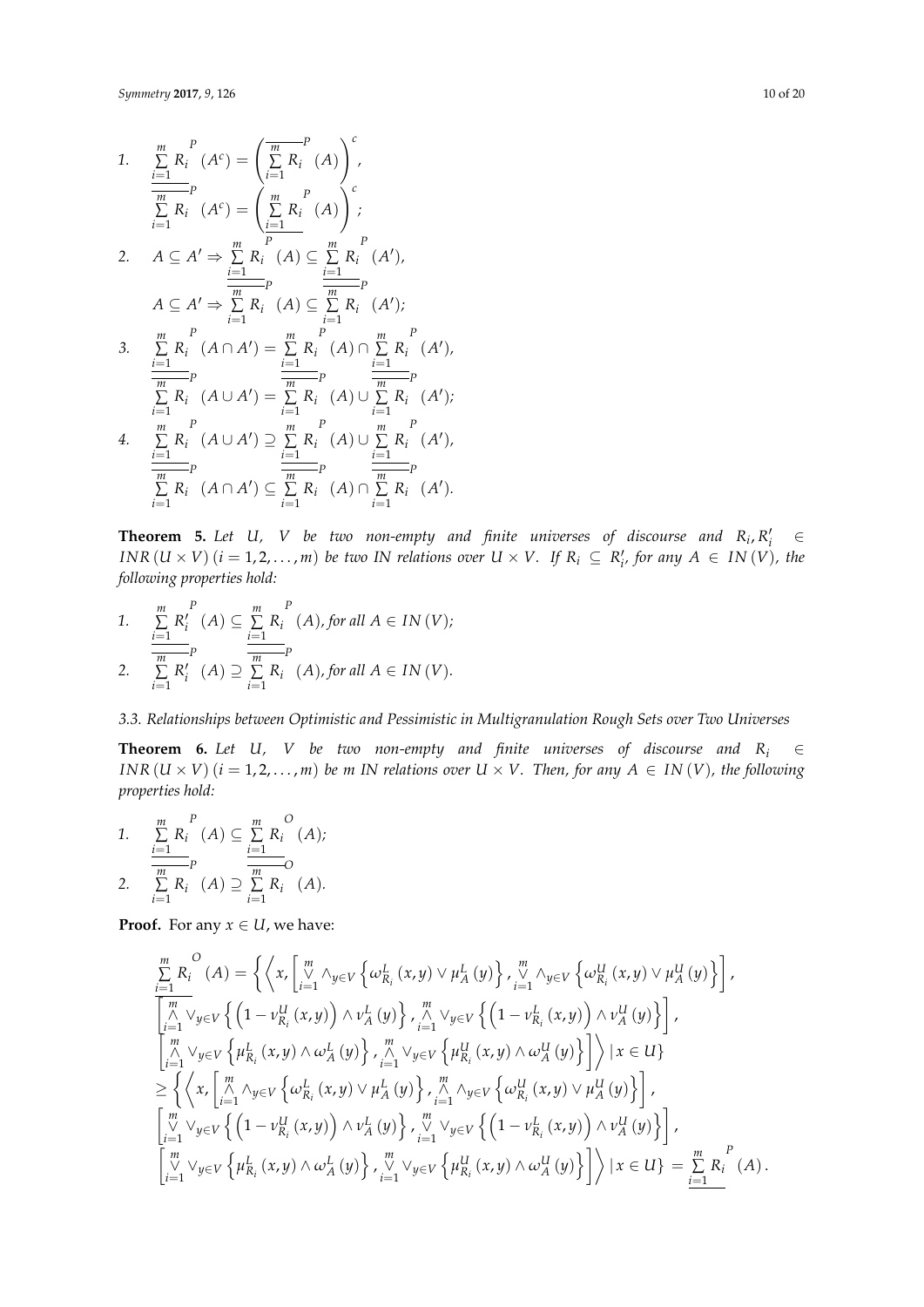Therefore, we have *m* ∑  $\sum_{i=1}$   $R_i$ *P*  $(A) ⊆ \frac{m}{\sum}$  $\sum_{i=1}$   $R_i$ *O*  $(A)$ . Then,  $\sum_{m=1}^{m}$  $\sum_{i=1}$   $R_i$ *P*  $(A) \supseteq \sum^m$  $\sum_{i=1}^{\infty} R_i$ *O* (*A*) is obtained in an identical fashion.

#### <span id="page-10-0"></span>**4. The Model and Approach of Merger and Acquisition Target Selection**

In this section, in order to explore M&A target selection, we develop a new method by utilizing IN multigranulation rough sets over two universes. Specifically, some main points of the established decision making method can be summarized in the following subsections.

#### *4.1. The Application Model*

Suppose that  $U = \{x_1, x_2, \ldots, x_j\}$  is a set of optional M&A targets and  $V = \{y_1, y_2, \ldots, y_k\}$  is a set of evaluation factors. Let  $R_i \in INR$  ( $U \times V$ ) ( $i = 1, 2, ..., m$ ) be  $m$  IN relations, which reflect the related degree between some optional M&A targets and evaluation factors provided by *m* decision makers. In what follows, suppose that  $A \in IN(V)$  is a standard set, representing some requirements of corporate acquirers. Thus, we construct an IN information system that is denoted as (*U*, *V*, *R<sup>i</sup>* , *A*). On the basis of the above descriptions, we calculate the optimistic and pessimistic IN multigranulation rough lower and upper approximations of *A* according to Definitions [7](#page-4-1) and Definition [8,](#page-7-0) respectively. Then, with reference to operational laws developed in [\[15\]](#page-18-9):  $\forall A, B \in IN(U)$ , we have  $A \oplus B =$  $\{\langle x, [\mu_A^L(x) + \mu_B^L(x) - \mu_A^L(x) \mu_B^L(x), \mu_A^U(x) + \mu_B^U(x) - \mu_A^U(x) \mu_B^U(x)]\}$ ,  $[\nu_A^L(x) \nu_B^L(x), \nu_A^U(x) \nu_B^U(x)]$  $\left[\omega_{A}^{L}(x) \omega_{B}^{L}(x), \omega_{A}^{U}(x) \omega_{B}^{U}(x)\right]$   $\rangle$   $\vert x \in U$  },  $\lambda A = \left\{ \left\langle x, \left[1 - \left(1 - \mu_{A}^{L}(x)\right)^{\lambda}, 1 - \left(1 - \mu_{A}^{U}(x)\right)^{\lambda}\right], \left(1 - \mu_{A}^{U}(x)\right)^{\lambda}\right\},$  $\left[\left(\nu_A^L\left(x\right)\right)^{\lambda},\left(\nu_A^U\left(x\right)\right)^{\lambda}\right], \left[\left(\omega_A^L\left(x\right)\right)^{\lambda},\left(\omega_A^U\left(x\right)\right)^{\lambda}\right]\right) \, | x \in U \right\}.$ 

By virtue of the above operational laws, we further calculate the sets *m* ∑  $\sum_{i=1}$   $R_i$ *O*  $(A) \oplus \sum^{m}$  $\sum_{i=1}$   $R_i$ *O* (*A*)

and *m* ∑  $\sum_{i=1}$   $R_i$ *P*  $(A) \oplus \sum^{m}$  $\sum_{i=1}$   $R_i$ *P* (*A*). Since optimistic multigranulation rough sets are based on the "seeking common ground while reserving differences" strategy, which implies that one reserves both common decisions and inconsistent decisions at the same time, thus, the set *m* ∑  $\sum_{i=1}$   $R_i$ *O*  $(A) \oplus \sum^{m}$  $\sum_{i=1}$   $R_i$ *O* (*A*) can be seen as a risk-seeking decision strategy. Similarly, pessimistic multigranulation rough sets are based on the "seeking common ground while eliminating differences" strategy, which implies that one reserves common decisions while deleting inconsistent decisions. Hence, the set *m* ∑  $\sum_{i=1}$   $R_i$ *P*  $(A) ⊕ \sum^m$  $\sum_{i=1}$   $R_i$ *P* (*A*) can be seen as a risk-averse decision strategy.

In realistic M&A target selection procedures, the enterprise's person in charge can choose the optimal M&A target through referring to the above mentioned risk-seeking and risk-averse decision strategies. In what follows, in order to make better use of those decision strategies, we present a compromise decision strategy with a risk coefficient of decision makers, and the risk coefficient is denoted as  $\lambda$  ( $\lambda \in [0,1]$ ). Based on this, the compromise decision strategy can be described as *λ m* ∑  $\sum_{i=1}$   $R_i$ *O*  $(A) \oplus \sum^m$  $\sum_{i=1}$   $R_i$ *O* (*A*)  $\setminus$  $\oplus (1 - \lambda)$  *m* ∑  $\sum_{i=1}$   $R_i$ *P*  $(A) \oplus \sum^m$  $\sum_{i=1}$   $R_i$ *P* (*A*)  $\setminus$ . Additionally, it is noted that the compromise decision strategy reduces to the risk-seeking decision strategy and the risk-averse decision strategy when  $\lambda = 1$  and  $\lambda = 0$ , respectively. Moreover, the larger  $\lambda$  is, business administrators are more prone to seek the maximum of risk, while the smaller *λ* is, business administrators are more prone to seek the minimum of risk. Finally, by virtue of the risk coefficient, the optimal decision result can be obtained by selecting the M&A target with the largest score value in *λ m* ∑  $\sum_{i=1}^{\infty} R_i$ *O*  $(A) ⊕ \sum^m$  $\sum_{i=1}$   $R_i$ *O* (*A*)  $\setminus$ ⊕

$$
(1 - \lambda) \left( \sum_{i=1}^{m} R_i^{P}(A) \oplus \overline{\sum_{i=1}^{m} R_i}^{P}(A) \right).
$$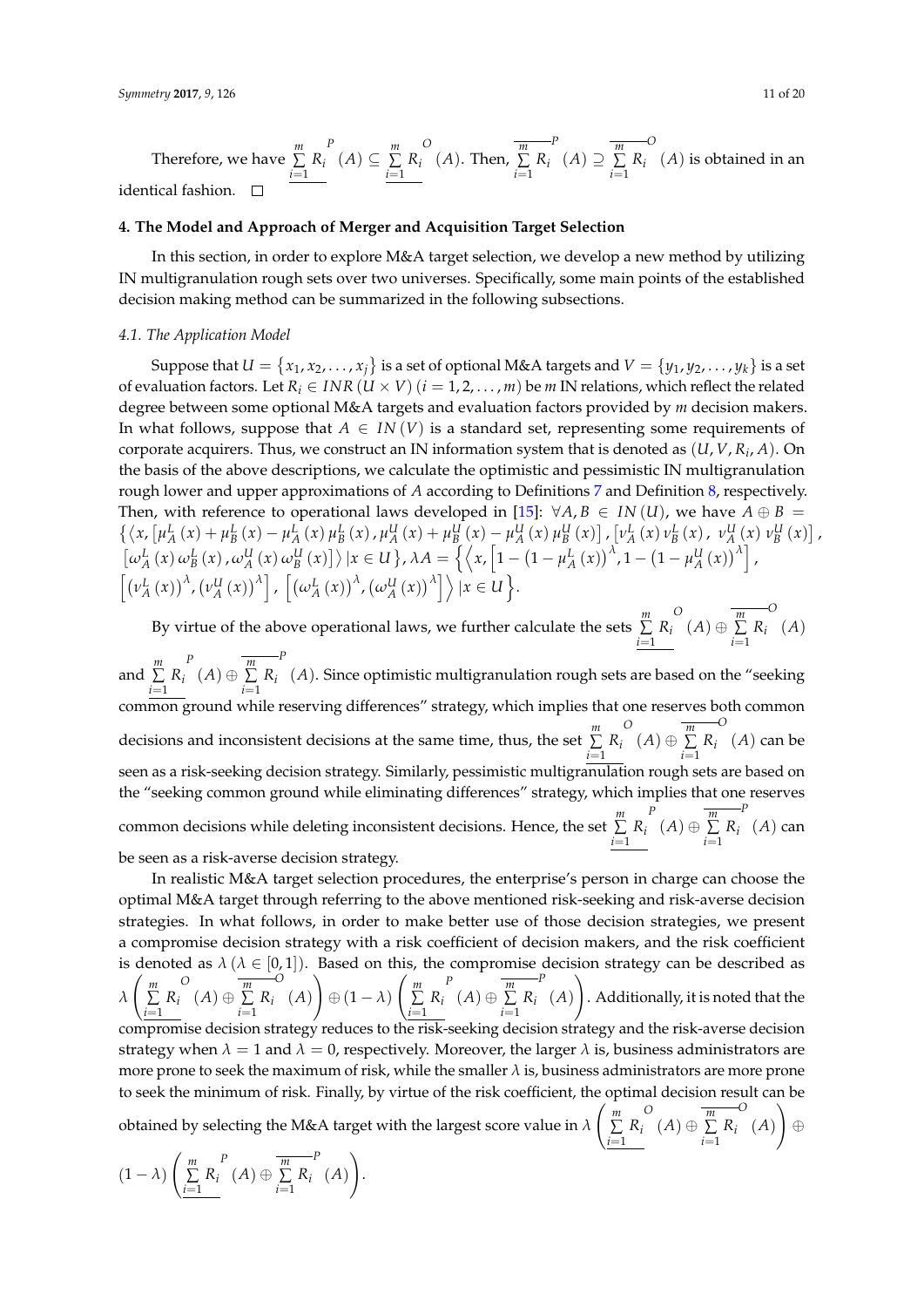*4.2. Algorithm for Merger and Acquisition Target Selection Used IN Multigranulation Rough Sets over Two Universes*

In what follows, we present an algorithm for M&A target selection based on IN multigranulation rough sets over two universes.

<span id="page-11-1"></span>**Algorithm 1** M&A target selection based on IN multigranulation rough sets over two universes

**Require:** The relations between the universes *U* and *V* provided by multiple experts  $(U, V, R_i)$  and a standard set *A*.

**Ensure:** The determined M&A target.

Step 1. Calculate the following sets: *m* ∑  $\sum_{i=1}$   $R_i$ *O* (*A*), *m* ∑  $\sum_{i=1}$   $R_i$ *O* (*A*), *m* ∑  $\sum_{i=1}^{\infty} R_i$ *P*  $(A)$  and  $\sum^m$  $\sum_{i=1}$   $R_i$ *P* (*A*), respectively; Step 2. Calculate the following sets: *m* ∑  $\sum_{i=1}$   $R_i$ *O*  $(A) ⊕ \sum^m$  $\sum_{i=1}$   $R_i$ *O*  $(A)$ ,  $\sum_{m=1}^{m}$  $\sum_{i=1}^{\infty} R_i$ *P*  $(A) ⊕ \sum^m$  $\sum_{i=1}^{\infty} R_i$ *P* (*A*) and *λ m* ∑  $\sum_{i=1}$   $R_i$ *O*  $(A) ⊕ \sum^m$  $\sum_{i=1}$   $R_i$ *O* (*A*)  $\setminus$  $oplus (1 - \lambda)$  *m* ∑  $\sum_{i=1}$   $R_i$ *P*  $(A) ⊕ \sum^m$  $\sum_{i=1}^{\infty} R_i$ *P* (*A*)  $\setminus$ , respectively; Step 3. Determine the score values for optional M&A targets in compromise decision strategy *λ m* ∑  $\sum_{i=1}$   $R_i$ *O*  $(A) ⊕ \sum^m$  $\sum_{i=1}$   $R_i$ *O* (*A*)  $\setminus$  $oplus (1 - \lambda)$  *m* ∑  $\sum_{i=1}$   $R_i$ *P*  $(A) ⊕ \sum^m$  $\sum_{i=1}^{\infty} R_i$ *P* (*A*)  $\setminus$ ; Step 4. The optimal solution is the M&A target with the largest score value in *λ m* ∑  $\sum_{i=1}$   $R_i$ *O*  $(A) ⊕ \sum^m$  $\sum_{i=1}$   $R_i$ *O* (*A*)  $\setminus$  $oplus (1 - \lambda)$  *m* ∑  $\sum_{i=1}$   $R_i$ *P*  $(A) ⊕ \sum^m$  $\sum_{i=1}^{\infty} R_i$ *P* (*A*)  $\setminus$ .

#### <span id="page-11-0"></span>**5. Numerical Example**

In this section, by utilizing an illustrative case analysis that was previously modeled in [\[2\]](#page-18-1), we show fundamental steps of the proposed decision making method in M&A target selection background.

#### *5.1. Case Description*

Suppose there is a steel corporate acquirer who aims to evaluate which target organization is suitable for the acquiring firm. In order to reflect the fairness of the procedure, the acquiring firm invites three specialists to establish M&A target selection information systems, denoted as  $(U, V, R_i, A)$ . Suppose that  $U = \{x_1, x_2, x_3, x_4, x_5\}$  is a set of optional M&A targets and another universe  $V = \{y_1, y_2, y_3, y_4, y_5\}$  is a set of evaluation factors, where the evaluation factor represents mineral output, mining difficulty, proved reserves, reserve-production ratio, science and technology contribution rate, respectively. Based on the above, the M&A knowledge base can be composed of two kinds of objections related to M&A target selection, i.e., the optional M&A targets set and the evaluation factors set. In order to solve this group decision making problem, each decision maker provides his or her own thought about the M&A knowledge base that is shown as the following Tables [1–](#page-13-0)[3.](#page-13-1)

Moreover, assume that decision makers provide a standard set that is represented by the following INS:

$$
A = \{ \langle y_1, \langle [0.7, 0.8], [0.4, 0.6], [0.2, 0.3] \rangle \rangle, \langle y_2, \langle [0.5, 0.6], [0.3, 0.4], [0.6, 0.7] \rangle \rangle, \\ \langle y_3, \langle [0.7, 0.8], [0.2, 0.3], [0.4, 0.5] \rangle \rangle, \langle y_4, \langle [0.2, 0.3], [0.5, 0.7], [0.6, 0.7] \rangle \rangle, \\ \langle y_5, \langle [0.4, 0.5], [0.2, 0.3], [0.8, 0.9] \rangle \rangle \}.
$$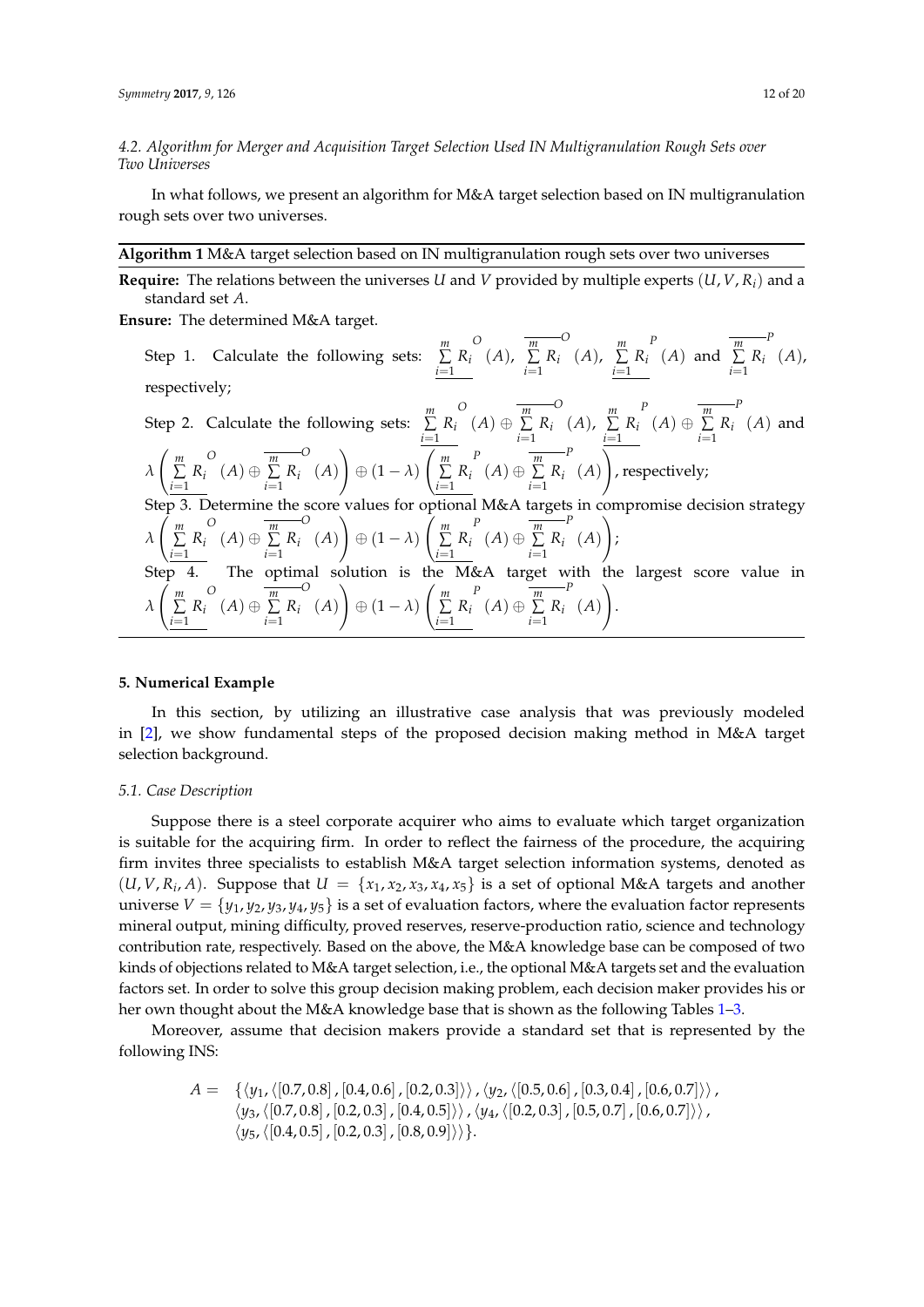#### *5.2. Decision Making Process*

According to Algorithm [1,](#page-11-1) we aim to seek the determined M&A target by utilizing the proposed model. At first, by virtue of Definitions [7](#page-4-1) and [8,](#page-7-0) we calculate the optimistic and pessimistic IN multigranulation rough lower and upper approximations of *A*:

$$
\sum_{i=1}^{3} R_{i}^{O}(A) = \{ \langle x_{1}, \langle [0.4, 0.5], [0.5, 0.6], [0.6, 0.7] \rangle \rangle, \langle x_{2}, \langle [0.4, 0.5], [0.5, 0.7], [0.7, 0.8] \rangle \rangle, \\ \langle x_{3}, \langle [0.5, 0.6], [0.4, 0.6], [0.6, 0.7] \rangle \rangle, \langle x_{4}, \langle [0.4, 0.5], [0.5, 0.6], [0.6, 0.7] \rangle \rangle, \\ \langle x_{5}, \langle [0.2, 0.3], [0.5, 0.6], [0.7, 0.8] \rangle \} \}
$$
\n
$$
\sum_{i=1}^{3} R_{i}^{O}(A) = \{ \langle x_{1}, \langle [0.7, 0.8], [0.3, 0.4], [0.4, 0.5] \rangle \rangle, \langle x_{2}, \langle [0.5, 0.6], [0.3, 0.5], [0.6, 0.7] \rangle \rangle, \\ \langle x_{3}, \langle [0.7, 0.8], [0.2, 0.3], [0.5, 0.6] \rangle \rangle, \langle x_{4}, \langle [0.7, 0.8], [0.2, 0.3], [0.5, 0.6] \rangle \rangle, \\ \langle x_{5}, \langle [0.7, 0.8], [0.3, 0.4], [0.2, 0.3] \rangle \} \}
$$
\n
$$
\sum_{i=1}^{3} R_{i}^{O}(A) = \{ \langle x_{1}, \langle [0.4, 0.5], [0.5, 0.7], [0.6, 0.7] \rangle \rangle, \langle x_{2}, \langle [0.4, 0.5], [0.5, 0.7], [0.8, 0.9] \rangle \rangle, \\ \langle x_{3}, \langle [0.5, 0.6], [0.4, 0.6], [0.6, 0.7] \rangle \rangle, \langle x_{4}, \langle [0.3, 0.4], [0.5, 0.7], [0.7, 0.8] \rangle \rangle, \\ \langle x_{5}, \langle [0.2, 0.3], [0.2, 0.3], [0.4, 0.5] \rangle \rangle, \langle x_{2}, \langle [0.5, 0.7], [0.3, 0
$$

By virtue of the above results, we further calculated the sets *m* ∑  $\sum_{i=1}^{\infty} R_i$ *O*  $(A) ⊕ \frac{m}{\sum}$  $\sum_{i=1}$   $R_i$ *O* (*A*) and *m* ∑  $\sum_{i=1}$   $R_i$ *P*  $(A) \oplus \sum^m$  $\sum_{i=1}$   $R_i$ *P* (*A*). 3 ∑ *Ri i*=1 *i*=1 *O*  $(A) \oplus \sum_{i=1}^{3} R_i$ *O*  $(A) = \{\langle x_1,\langle [0.82, 0.90], [0.15, 0.24], [0.24, 0.35]\rangle\}\$  $\langle x_2,\langle [0.70, 0.80]$  ,  $[0.15, 0.35]$  ,  $[0.42, 0.56]\rangle$  ,  $\langle x_3,\langle [0.85, 0.92]$  ,  $[0.08, 0.18]$  ,  $[0.30, 0.42]\rangle$  ,  $\langle x_4, \langle [0.82, 0.90]$  ,  $[0.10, 0.18]$  ,  $[0.30, 0.42]\rangle$  ,  $\langle x_5, \langle [0.76, 0.86]$  ,  $[0.15, 0.24]$  ,  $[0.14, 0.24]\rangle$  }, 3 ∑  $\sum_{i=1}$   $R_i$ *P*  $(A) \oplus \sum_{i=1}^{3}$  $\sum_{i=1}$   $R_i$ *P*  $(A) = \{\langle x_1,\langle [0.82, 0.90]$  ,  $[0.10, 0.21]$  ,  $[0.24, 0.35]\rangle\rangle$  ,  $\langle x_2,\langle [0.70, 0.85]$  ,  $[0.15, 0.28]$  ,  $[0.40, 0.54]\rangle$ ,  $\langle x_3,\langle [0.85, 0.92]$  ,  $[0.08, 0.18]$  ,  $[0.24, 0.35]\rangle$ ,  $\langle x_4, \langle [0.79, 0.88]$  ,  $[0.10, 0.21]$  ,  $[0.28, 0.40]$ ),  $\langle x_5, \langle [0.76, 0.86]$  ,  $[0.15, 0.28]$  ,  $[0.16, 0.27]$ )).

Next, suppose business managers take  $\lambda = 0.6$ , then  $\lambda$  *m* ∑  $\sum_{i=1}^{\infty} R_i$ *O*  $(A) ⊕ \sum^m$  $\sum_{i=1}^{\infty} R_i$ *O* (*A*)  $\setminus$ ⊕  $(1 - \lambda)$  *m* ∑  $\sum_{i=1}$   $R_i$ *P*  $(A) \oplus \sum^m$  $\sum_{i=1}$   $R_i$ *P* (*A*)  $\setminus$ can be obtained as follows: 0.6  $\sqrt{ }$  $\mathcal{L}$ 3 ∑  $\sum_{i=1}$   $R_i$ *O*  $(A) \oplus \sum_{i=1}^{3}$  $\sum_{i=1}$   $R_i$ *O* (*A*)  $\setminus$  $\big| \oplus (1 - 0.6)$  $\sqrt{ }$  $\overline{1}$ 3 ∑  $\sum_{i=1}$   $R_i$ *P*  $(A) \oplus \sum_{i=1}^{3}$  $\sum_{i=1}^{\infty} R_i$ *P* (*A*)  $\setminus$  $\Big\} =$  $\{\langle x_1,\langle [0.82, 0.90], [0.13, 0.23], [0.24, 0.35]\rangle\}, \langle x_2,\langle [0.70, 0.82], [0.15, 0.32], [0.41, 0.55]\rangle\},\$  $\langle x_3,\langle [0.85, 0.92]$  ,  $[0.08, 0.18]$  ,  $[0.28, 0.39]\rangle$ ,  $\langle x_4,\langle [0.81, 0.89]$  ,  $[0.10, 0.19]$  ,  $[0.29, 0.41]\rangle$ ,  $\langle x_5, \langle [0.76, 0.86]$  ,  $[0.15, 0.25]$  ,  $[0.15, 0.25]\rangle$ .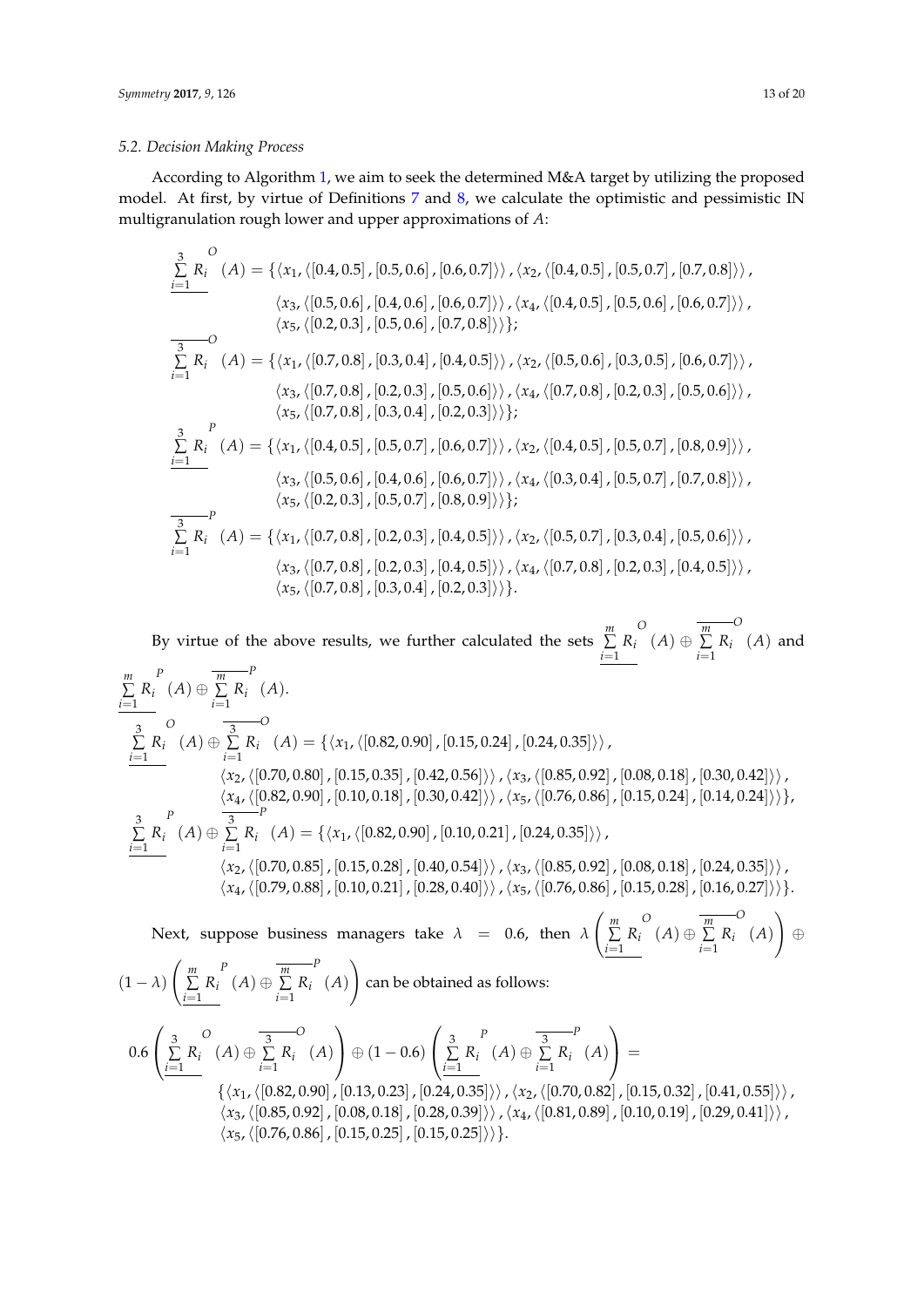|                   |                                                      | $\alpha$ . The set of $\alpha$ is the set of $\alpha$ is the set of $\alpha$ is the set of $\alpha$ is the set of $\alpha$ |                                                      |                                                      |                                                      |
|-------------------|------------------------------------------------------|----------------------------------------------------------------------------------------------------------------------------|------------------------------------------------------|------------------------------------------------------|------------------------------------------------------|
| $R_1$             |                                                      | $y_{2}$                                                                                                                    | 93                                                   | 94                                                   | $y_{5}$                                              |
|                   | $\langle [0.8, 0.9], [0.2, 0.3], [0.4, 0.5] \rangle$ | $\langle [0.3, 0.4], [0.3, 0.4], [0.8, 0.9] \rangle$                                                                       | $\langle [0.6, 0.7], [0.5, 0.6], [0.3, 0.4] \rangle$ | $\langle [0.6, 0.7], [0.4, 0.5], [0.4, 0.5] \rangle$ | $\langle [0.2, 0.3], [0.2, 0.3], [0.8, 0.9] \rangle$ |
| $\mathcal{X}_{2}$ | $\langle [0.4, 0.5], [0.3, 0.4], [0.7, 0.8] \rangle$ | $\langle [0.3, 0.4], [0.4, 0.5], [0.7, 0.8] \rangle$                                                                       | $\langle [0.5, 0.6]$ , $[0.4, 0.5]$ , $[0.6, 0.7]$   | $\langle [0.6, 0.7], [0.3, 0.4], [0.5, 0.6] \rangle$ | $\langle [0.7, 0.8], [0.3, 0.5], [0.3, 0.4] \rangle$ |
| $x_3$             | $\langle [0.7, 0.8], [0.4, 0.5], [0.5, 0.6] \rangle$ | $\langle [0.7, 0.9], [0.3, 0.4], [0.4, 0.5] \rangle$                                                                       | $\langle [0.3, 0.4], [0.5, 0.6], [0.6, 0.7] \rangle$ | $\langle [0.2, 0.3]$ , $[0.6, 0.7]$ , $[0.6, 0.7]$   | $\langle [0.5, 0.6], [0.2, 0.3], [0.7, 0.8] \rangle$ |
| $\mathcal{X}_4$   | $\langle [0.8, 0.9], [0.2, 0.4], [0.4, 0.6] \rangle$ | $\langle [0.5, 0.6], [0.3, 0.4], [0.6, 0.7] \rangle$                                                                       | $\langle [0.4, 0.5]$ , $[0.2, 0.3]$ , $[0.7, 0.8]$   | $\langle [0.6, 0.7], [0.4, 0.5], [0.3, 0.5] \rangle$ | $\langle [0.6, 0.7], [0.2, 0.3], [0.7, 0.8] \rangle$ |

**Table 1.** The knowledge of merger and acquisition (M&A) target selection given by Expert 1.

**Table 2.** The knowledge of M&A target selection given by Expert 2.

*x*<sub>5</sub> ([0.8, 0.9], [0.2, 0.3], [0.1, 0.2]) ([0.4, 0.5], [0.1, 0.2], [0.8, 0.9]) ([0.6, 0.7], [0.5, 0.6], [0.2, 0.3]) ([0.7, 0.8], [0.4, 0.5], [0.1, 0.2]) ([0.7, 0.9], [0.5, 0.6], [0.1, 0.2])

| $R_2$ | $y_1$                                                | $y_2$                                                | $\mathcal{Y}_3$                                              | 94                                                   | 95                                                   |
|-------|------------------------------------------------------|------------------------------------------------------|--------------------------------------------------------------|------------------------------------------------------|------------------------------------------------------|
|       | $\langle [0.7, 0.8], [0.2, 0.3], [0.4, 0.6] \rangle$ | $\langle [0.3, 0.4], [0.2, 0.3], [0.7, 0.8] \rangle$ | $\langle [0.6, 0.8], [0.4, 0.6], [0.3, 0.4] \rangle$         | $\langle [0.6, 0.7], [0.3, 0.4], [0.4, 0.5] \rangle$ | $\langle [0.2, 0.4], [0.3, 0.4], [0.7, 0.9] \rangle$ |
|       | $\langle [0.4, 0.6], [0.2, 0.3], [0.7, 0.8] \rangle$ | $\langle [0.3, 0.5]$ , $[0.4, 0.5]$ , $[0.6, 0.7]$   | $\langle [0.5, 0.6], [0.3, 0.4], [0.5, 0.6] \rangle$         | $\langle [0.5, 0.6], [0.2, 0.3], [0.5, 0.6] \rangle$ | $\langle [0.8, 0.9], [0.4, 0.5], [0.3, 0.4] \rangle$ |
|       | $\langle [0.7, 0.8], [0.3, 0.4], [0.4, 0.5] \rangle$ | $\langle [0.8, 0.9], [0.3, 0.4], [0.3, 0.4] \rangle$ | $\langle [0.3, 0.5], [0.4, 0.5], [0.5, 0.6] \rangle$         | $\langle [0.2, 0.4], [0.5, 0.6], [0.5, 0.7] \rangle$ | $\langle [0.4, 0.6], [0.2, 0.3], [0.7, 0.8] \rangle$ |
|       | $\langle [0.7, 0.9], [0.2, 0.3], [0.5, 0.6] \rangle$ | $\langle [0.5, 0.7], [0.2, 0.3], [0.5, 0.6] \rangle$ | $\langle [0.4, 0.5]$ , $[0.3, 0.4]$ , $[0.7, 0.8]$ $\rangle$ | $\langle [0.5, 0.7], [0.2, 0.4], [0.4, 0.5] \rangle$ | $\langle [0.7, 0.8], [0.2, 0.3], [0.6, 0.7] \rangle$ |
|       | $\langle [0.7, 0.9], [0.3, 0.4], [0.2, 0.3] \rangle$ | $\langle [0.4, 0.6]$ , $[0.1, 0.2]$ , $[0.7, 0.8]$   | $\langle [0.6, 0.7], [0.4, 0.6], [0.3, 0.4] \rangle$         | $\langle [0.7, 0.8], [0.3, 0.4], [0.1, 0.2] \rangle$ | $\langle [0.7, 0.8], [0.3, 0.6], [0.1, 0.2] \rangle$ |

**Table 3.** The knowledge of M&A target selection given by Expert 3.

<span id="page-13-1"></span><span id="page-13-0"></span>

| $R_3$ | $y_1$                                                | $y_2$                                                | $\mathcal{Y}_3$                                      | <i>y</i> <sub>4</sub>                                | 95.                                                  |
|-------|------------------------------------------------------|------------------------------------------------------|------------------------------------------------------|------------------------------------------------------|------------------------------------------------------|
|       | $\langle [0.7, 0.8], [0.3, 0.4], [0.5, 0.6] \rangle$ | $\langle [0.3, 0.5], [0.2, 0.4], [0.7, 0.8] \rangle$ | $\langle [0.7, 0.8]$ , $[0.4, 0.5]$ , $[0.4, 0.5]$   | $\langle [0.7, 0.8], [0.3, 0.5], [0.4, 0.5] \rangle$ | $\langle [0.3, 0.4], [0.2, 0.4], [0.7, 0.8] \rangle$ |
|       | $\langle [0.5, 0.6], [0.2, 0.3], [0.8, 0.9] \rangle$ | $\langle [0.4, 0.5]$ , $[0.4, 0.6]$ , $[0.6, 0.7]$   | $\langle [0.5, 0.7], [0.3, 0.5], [0.5, 0.7] \rangle$ | $\langle [0.5, 0.7], [0.2, 0.4], [0.5, 0.6] \rangle$ | $\langle [0.7, 0.8], [0.3, 0.4], [0.3, 0.4] \rangle$ |
|       | $\langle [0.7, 0.8], [0.3, 0.5], [0.4, 0.5] \rangle$ | $\langle [0.8, 0.9], [0.4, 0.5], [0.3, 0.5] \rangle$ | $\langle [0.4, 0.5]$ , $[0.4, 0.5]$ , $[0.5, 0.7]$   | $\langle [0.3, 0.4], [0.5, 0.7], [0.5, 0.6] \rangle$ | $\langle [0.4, 0.5], [0.2, 0.3], [0.8, 0.9] \rangle$ |
|       | $\langle [0.7, 0.8], [0.2, 0.3], [0.4, 0.5] \rangle$ | $\langle [0.6, 0.7], [0.2, 0.4], [0.5, 0.6] \rangle$ | $\langle [0.4, 0.5]$ , $[0.2, 0.4]$ , $[0.7, 0.9]$ ) | $\langle [0.5, 0.6], [0.3, 0.4], [0.3, 0.4] \rangle$ | $\langle [0.6, 0.7], [0.2, 0.3], [0.6, 0.8] \rangle$ |
|       | $\langle [0.7, 0.8], [0.1, 0.2], [0.1, 0.3] \rangle$ | $\langle [0.5, 0.6], [0.2, 0.3], [0.7, 0.8] \rangle$ | $\langle [0.6, 0.7], [0.4, 0.5], [0.3, 0.4] \rangle$ | $\langle [0.7, 0.8], [0.3, 0.5], [0.1, 0.2] \rangle$ | $\langle [0.8, 0.9], [0.3, 0.5], [0.1, 0.2] \rangle$ |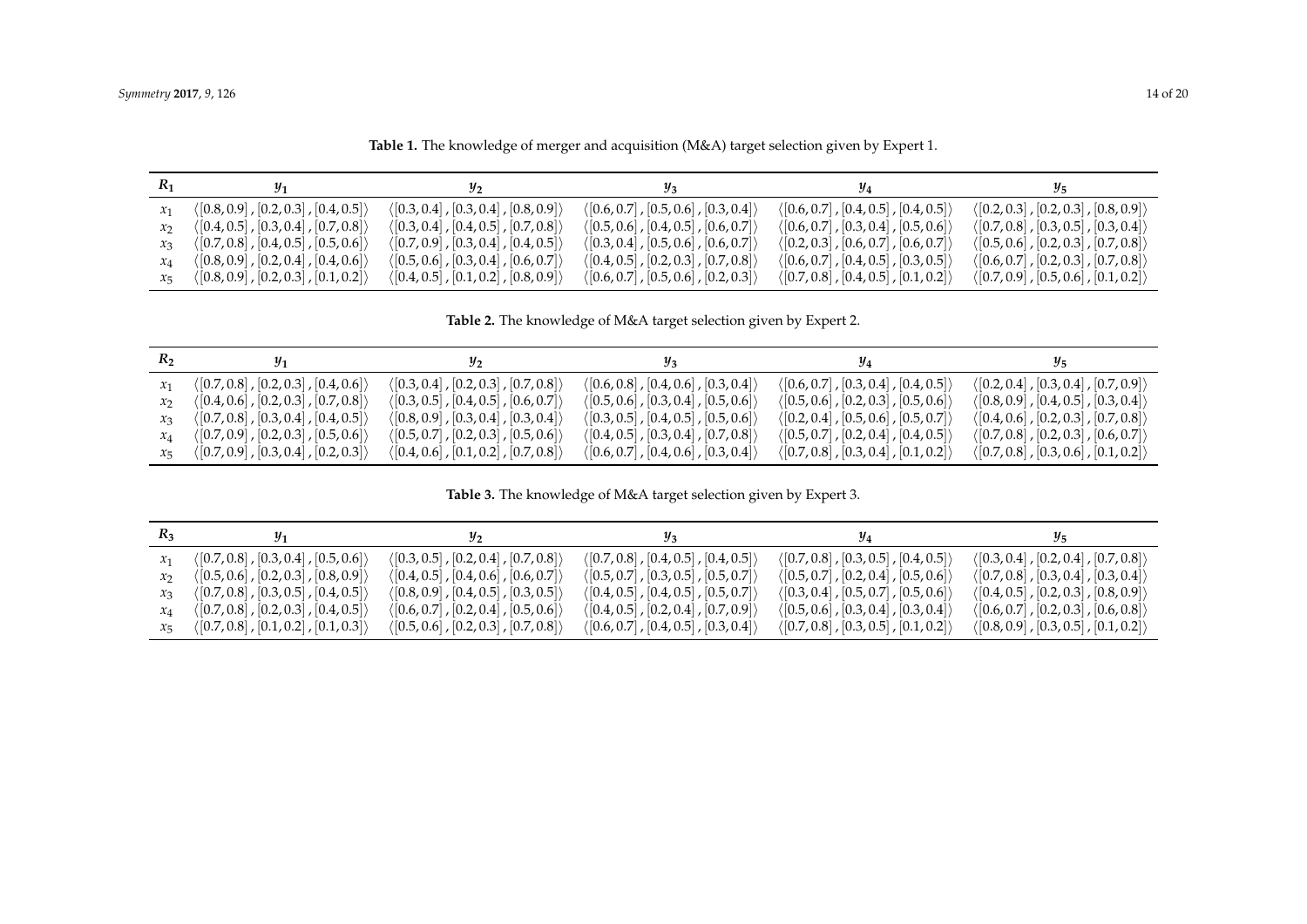At last, we determine the score values for five optional target organizations in  
\n
$$
0.6 \left( \sum_{i=1}^{3} R_i \left( A \right) \oplus \sum_{i=1}^{3} R_i \left( A \right) \right) \oplus (1 - 0.6) \left( \sum_{i=1}^{3} R_i \left( A \right) \oplus \sum_{i=1}^{3} R_i \left( A \right) \right);
$$
 it is not difficult to obtain  
\nthe ordinary result for M6A brackets in the comparison is a decision strategy.

the ordering result for M&A targets in the compromise decision strategy:  $x_3 \succ x_5 \succ x_1 \succ x_4 \succ x_2$ . Thus, we can see that the optimal selection is the third target enterprise.

#### *5.3. Comparative Analysis*

The above subsection shows basic steps and procedures of the proposed algorithm based on IN multigranulation rough sets over two universes in the M&A target selection background. In order to illustrate the effectiveness of the proposed decision making approach, we compare the newly-proposed decision making rules with the decision making method based on IN aggregation operators in this subsection. In the literature [\[15\]](#page-18-9), Zhang et al. developed several common IN aggregation operators and applied them to a multiple criteria decision making problem. In what follows, a comparison analysis is conducted by utilizing the proposed M&A target selection approach with the interval neutrosophic number weighted averaging (INNWA) operator and the interval neutrosophic number weighted geometric (INNWG) operator presented in [\[15\]](#page-18-9). Prior to the specific comparison analysis, we review the above-mentioned IN aggregation operators. Let  $A_j = \left\langle \left[T_{A_j}^L, T_{A_j}^U\right] \right\rangle$  $\left[$   $I_{A_j}^L, I_{A_j}^U\right]$  $\bigg]$ ,  $\bigg[ F_{A_j}^L, F_{A_j}^U \bigg] \bigg\rangle$   $(j = 1, 2, ..., n)$  be a collection of INNs and  $w =$  $(1/n, 1/n, ..., 1/n)^T$  be the weight of  $A_j$  with equal weight, then the INNWA operator and the INNWG operator are presented below.

1. The interval neutrosophic number weighted averaging (INNWA) operator:

$$
INNWA_w(A_1, A_2, ..., A_n) = \sum_{j=1}^n \left(\frac{1}{n}A_j\right) =
$$
\n
$$
\left\langle \begin{array}{c} \left[1 - \prod_{j=1}^n \left(1 - T_{A_j}^L\right)^{1/n}, 1 - \prod_{j=1}^n \left(1 - T_{A_j}^U\right)^{1/n} \right], \\ \prod_{j=1}^n \left(I_{A_j}^L\right)^{1/n}, \prod_{j=1}^n \left(I_{A_j}^U\right)^{1/n} \end{array} \right\rangle, \left[\prod_{j=1}^n \left(F_{A_j}^L\right)^{1/n}, \prod_{j=1}^n \left(F_{A_j}^U\right)^{1/n}\right] \right\rangle,
$$

2. The interval neutrosophic number weighted geometric (INNWG) operator:

$$
INNWG_w(A_1, A_2,..., A_n) = \prod_{j=1}^n (A_j)^{1/n} =
$$
\n
$$
\left\langle \prod_{j=1}^n \left( T_{A_j}^L \right)^{1/n}, \prod_{j=1}^n \left( T_{A_j}^U \right)^{1/n} \right], \left[ 1 - \prod_{j=1}^n \left( 1 - I_{A_j}^L \right)^{1/n}, 1 - \prod_{j=1}^n \left( 1 - I_{A_j}^U \right)^{1/n} \right],
$$
\n
$$
1 - \prod_{j=1}^n \left( 1 - F_{A_j}^L \right)^{1/n}, 1 - \prod_{j=1}^n \left( 1 - F_{A_j}^U \right)^{1/n} \right]
$$

On the basis of the INNWA and INNWG operators introduced above, the knowledge of M&A target selection given by Expert 1, Expert 2 and Expert 3 could be aggregated by using INNWA and INNWG operators, i.e., we aggregate IN relations over two universes  $R_1$ ,  $R_2$  and  $R_3$  to a single IN relation over two universes, represented by  $R_{INNWA}$  and  $R_{INNWG}$ , which is shown as the following Tables [4](#page-16-0) and [5.](#page-16-1)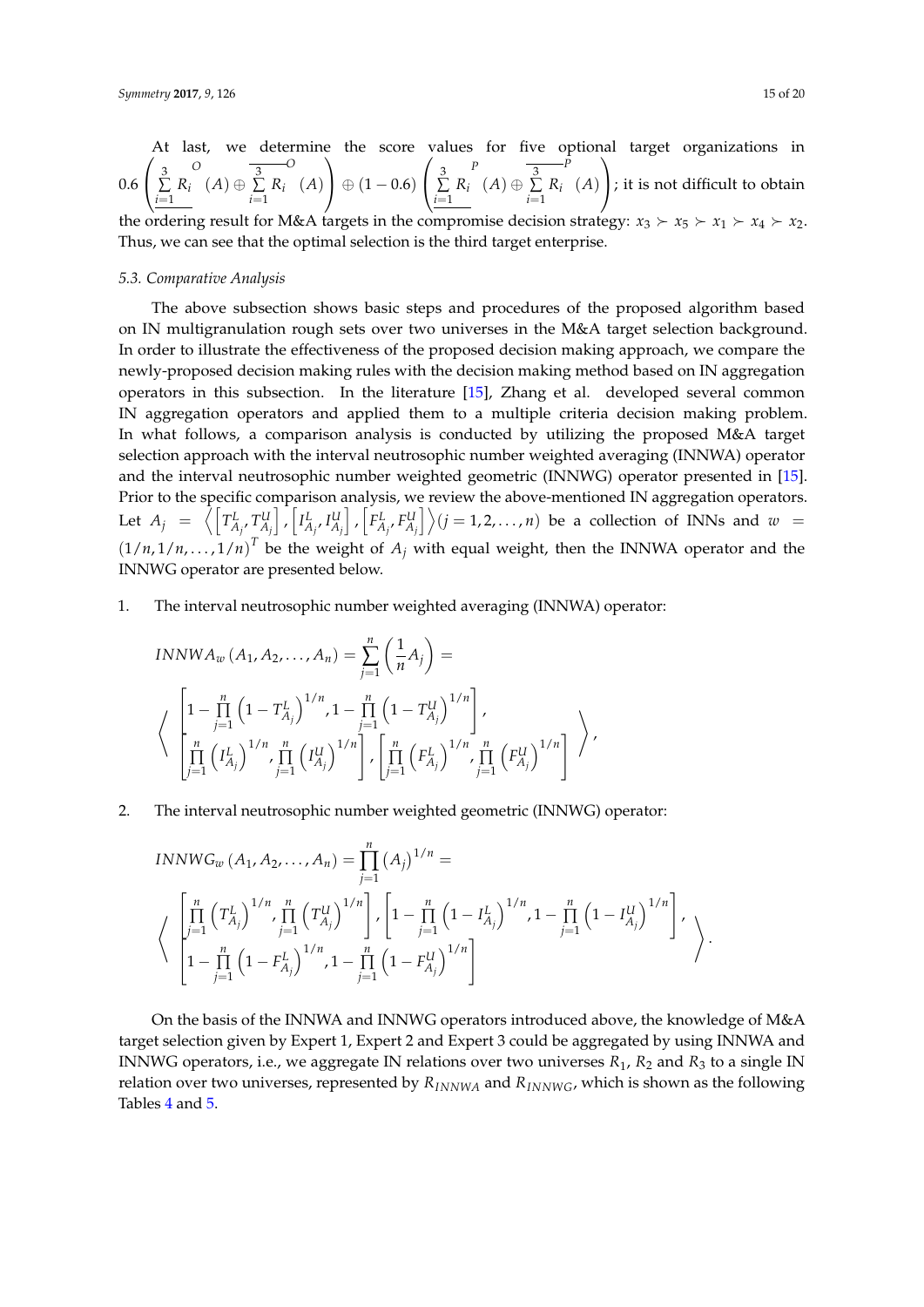Next, by virtue of IN rough sets over two universes presented in Definition [6,](#page-3-0) we calculate the IN rough lower and upper approximations of A with respect to (*U*, *V*, *RINNWA*) and (*U*, *V*, *RINNWG*), respectively.

$$
\frac{R_{INNWA}}{A} (A) = \{ \langle x_1, \langle [0.40, 0.50], [0.50, 0.67], [0.60, 0.70] \rangle \rangle, \langle x_2, \langle [0.40, 0.50], [0.50, 0.70], [0.74, 0.85] \rangle \rangle, \\ \langle x_3, \langle [0.50, 0.60], [0.40, 0.60], [0.60, 0.70] \rangle \rangle, \langle x_4, \langle [0.33, 0.46], [0.50, 0.70], [0.63, 0.74] \rangle \rangle, \\ \langle x_5, \langle [0.20, 0.30], [0.50, 0.67], [0.74, 0.88] \rangle \} \}
$$
\n
$$
\frac{R_{INNWA}}{A} (A) = \{ \langle x_1, \langle [0.70, 0.80], [0.23, 0.37], [0.33, 0.46] \rangle \rangle, \langle x_2, \langle [0.52, 0.65], [0.33, 0.47], [0.60, 0.70] \rangle \rangle, \\ \langle x_3, \langle [0.70, 0.80], [0.20, 0.30], [0.43, 0.52] \rangle \rangle, \langle x_4, \langle [0.70, 0.80], [0.20, 0.30], [0.43, 0.56] \rangle \rangle, \\ \langle x_5, \langle [0.70, 0.80], [0.30, 0.40], [0.20, 0.30] \rangle \} \}
$$
\n
$$
\frac{R_{INNWG}}{\langle x_3, \langle [0.50, 0.60], [0.40, 0.60], [0.60, 0.70] \rangle \rangle, \langle x_2, \langle [0.40, 0.50], [0.50, 0.70], [0.62, 0.72] \rangle \rangle, \\ \langle x_5, \langle [0.20, 0.30], [0.50, 0.67], [0.60, 0.70] \rangle \rangle, \langle x_4, \langle [0.33, 0.48], [0.50, 0.70], [0.62, 0.72] \rangle \rangle, \\ \langle x_5
$$

Then, in a single granulation context, we further calculate the sets  $\lambda\left(\frac{R_{INNWA}}{A}\right)$   $\oplus$  $(1 - \lambda)$   $(\overline{R_{INNWA}}(A))$  and  $\lambda (\underline{R_{INNWG}}(A)) \oplus (1 - \lambda) (\overline{R_{INNWG}}(A))$  when  $\lambda = 0.6$ :

$$
0.6 \left( \frac{R_{INNWA}}{M} (A) \right) \oplus (1 - 0.6) \left( \frac{R_{INNWA}}{M} (A) \right) = \left\{ \langle x_1, \langle [0.54, 0.65], [0.37, 0.53], [0.51, 0.62] \rangle \rangle, \\ \langle x_2, \langle [0.44, 0.56], [0.42, 0.59], [0.64, 0.76] \rangle \rangle, \langle x_3, \langle [0.59, 0.69], [0.31, 0.46], [0.53, 0.62] \rangle \rangle, \\ \langle x_4, \langle [0.51, 0.63], [0.35, 0.50], [0.54, 0.66] \rangle \rangle, \langle x_5, \langle [0.46, 0.57], [0.41, 0.55], [0.44, 0.58] \rangle \rangle \right\},
$$
\n
$$
0.6 \left( \frac{R_{INNWG}}{M} (A) \right) \oplus (1 - 0.6) \left( \frac{R_{INNWG}}{R_{INNWG}} (A) \right) = \left\{ \langle x_1, \langle [0.54, 0.65], [0.37, 0.53], [0.51, 0.62] \rangle \rangle, \\ \langle x_2, \langle [0.44, 0.55], [0.42, 0.61], [0.64, 0.77] \rangle \rangle, \langle x_3, \langle [0.59, 0.69], [0.31, 0.46], [0.53, 0.63] \rangle \rangle, \\ \langle x_4, \langle [0.51, 0.64], [0.35, 0.50], [0.54, 0.66] \rangle \rangle, \langle x_5, \langle [0.46, 0.57], [0.41, 0.55], [0.43, 0.58] \rangle \rangle \right\}.
$$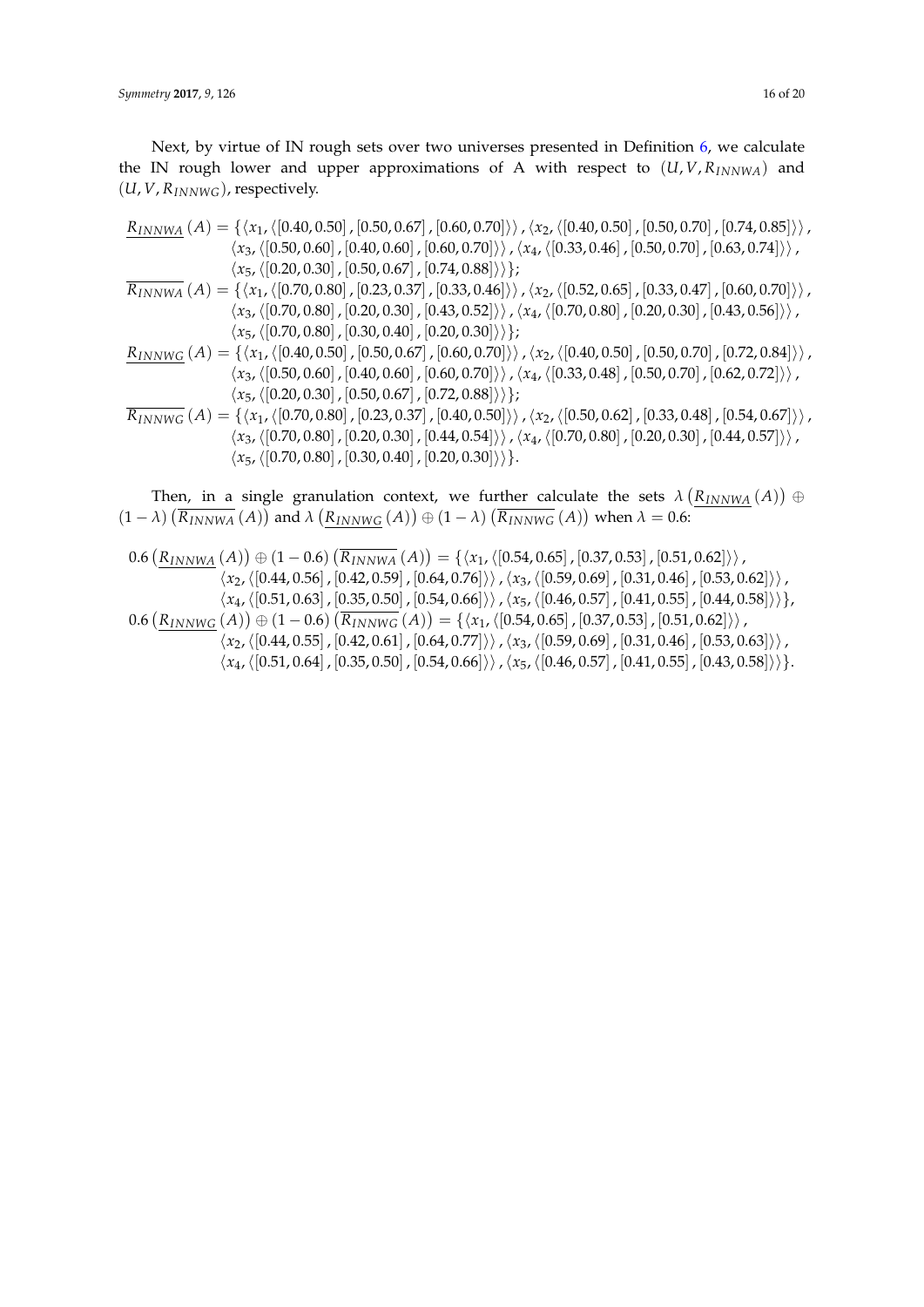| KINNWA          |                                                            |                                                                  |                                                                    |                                                                    |                                                            |
|-----------------|------------------------------------------------------------|------------------------------------------------------------------|--------------------------------------------------------------------|--------------------------------------------------------------------|------------------------------------------------------------|
| $\mathcal{X}_1$ | $(0.74, 0.85], [0.23, 0.33], [0.43, 0.56])$                | (0.30, 0.44, 0.23, 0.37, 0.72, 0.84)                             | $(0.63, 0.77], [0.43, 0.56], [0.33, 0.43])$                        | (0.63, 0.74, 0.33, 0.46, 0.40, 0.50)                               | $([0.23, 0.37], [0.23, 0.37], [0.72, 0.88])$               |
| $\mathcal{X}$   | $\langle [0.44, 0.57], [0.23, 0.33], [0.72, 0.84] \rangle$ | (0.33, 0.48, 0.40, 0.52, 0.62, 0.72))                            | $\langle [0.50, 0.63]$ , $[0.33, 0.46]$ , $[0.52, 0.65]$ $\rangle$ | (0.54, 0.67, 0.23, 0.37, 0.50, 0.60)                               | (0.74, 0.85, 0.33, 0.46, 0.30, 0.40)                       |
| $x_3$           | $(0.70, 0.80]$ , $[0.33, 0.46]$ , $[0.43, 0.52]$           | $([0.77, 0.90]$ , $[0.33, 0.43]$ , $[0.33, 0.46]$                | $( [0.33, 0.48]$ , $[0.43, 0.52]$ , $[0.52, 0.65]$ $\rangle$       | $\langle [0.23, 0.37], [0.52, 0.65], [0.52, 0.65] \rangle$         | (0.44, 0.57, 0.20, 0.30, 0.72, 0.84)                       |
| $x_4$           | $(0.74, 0.88]$ , $[0.20, 0.33]$ , $[0.43, 0.56]$           | $\langle [0.54, 0.67], [0.23, 0.37], [0.52, 0.62] \rangle$       | ([0.40, 0.50] , [0.23, 0.37] , [0.70, 0.84])                       | $\langle [0.53, 0.67]$ , $[0.29, 0.43]$ , $[0.33, 0.46]$ $\rangle$ | $\langle [0.63, 0.74], [0.20, 0.30], [0.62, 0.76] \rangle$ |
| $x_{5}$         | $\langle [0.74, 0.88]$ , $[0.18, 0.29]$ , $[0.12, 0.26]$   | $\langle [0.44, 0.57]$ , $[0.12, 0.23]$ , $[0.72, 0.84] \rangle$ | $(0.60, 0.70)$ , $[0.43, 0.56]$ , $[0.26, 0.37]$                   | $\langle [0.70, 0.80]$ , $[0.33, 0.46]$ , $[0.10, 0.20] \rangle$   | $(0.74, 0.88)$ , $[0.35, 0.56]$ , $[0.10, 0.20]$           |

**Table 4.** The aggregated knowledge of M&A target selection by using the interval neutrosophic number weighted averaging (INNWA) operator.

**Table 5.** The aggregated knowledge of M&A target selection by using the interval neutrosophic number weighted geometric (INNWG) operator.

<span id="page-16-1"></span><span id="page-16-0"></span>

| $R_{INNWG}$ |                                                                    |                                                                    |                                                                    |                                                  |                                                            |
|-------------|--------------------------------------------------------------------|--------------------------------------------------------------------|--------------------------------------------------------------------|--------------------------------------------------|------------------------------------------------------------|
|             | (0.72, 0.84, 0.23, 0.33, 0.44, 0.57))                              | (0.30, 0.43, 0.23, 0.37, 0.74, 0.85)                               | $(0.62, 0.76)$ , $[0.44, 0.57]$ , $[0.33, 0.44]$                   | $(0.62, 0.72)$ , $[0.33, 0.48]$ , $[0.40, 0.50]$ | $(0.23, 0.37], [0.23, 0.37], [0.74, 0.88])$                |
|             | $\langle [0.43, 0.56], [0.23, 0.33], [0.74, 0.85] \rangle$         | $(0.33, 0.46)$ , $[0.40, 0.54]$ , $[0.63, 0.74]$                   | $(0.50, 0.62)$ , $[0.33, 0.48]$ , $[0.54, 0.67]$                   | (0.52, 0.65, 0.23, 0.37, 0.50, 0.60)             | $\langle [0.72, 0.84], [0.33, 0.48], [0.30, 0.40] \rangle$ |
|             | $(0.70, 0.80]$ , $[0.33, 0.48]$ , $[0.44, 0.54]$                   | $(0.76, 0.90)$ , $[0.33, 0.44]$ , $[0.33, 0.48]$                   | $(0.33, 0.46)$ , $[0.44, 0.54]$ , $[0.54, 0.67]$                   | (0.23, 0.37, 0.54, 0.67, 0.54, 0.67)             | $(0.43, 0.56)$ , $[0.20, 0.30]$ , $[0.74, 0.85]$           |
|             | $\langle [0.72, 0.88]$ , $[0.20, 0.33]$ , $[0.44, 0.57]$ $\rangle$ | $\langle [0.52, 0.65]$ , $[0.23, 0.37]$ , $[0.54, 0.63]$ $\rangle$ | $\langle [0.40, 0.50]$ , $[0.23, 0.37]$ , $[0.70, 0.85] \rangle$   | (0.53, 0.65, 0.30, 0.44, 0.33, 0.48)             | (10.62, 0.72) . [0.20, 0.30] . [0.63, 0.77] }              |
|             | $\langle [0.72, 0.88]$ , $[0.20, 0.30]$ , $[0.12, 0.26]$           | $\langle [0.43, 0.56], [0.12, 0.23], [0.74, 0.85] \rangle$         | $\langle [0.60, 0.70]$ , $[0.44, 0.57]$ , $[0.26, 0.37]$ $\rangle$ | $(0.70, 0.80)$ , $[0.33, 0.48]$ , $[0.10, 0.20]$ | $\langle [0.72, 0.88], [0.37, 0.57], [0.10, 0.20] \rangle$ |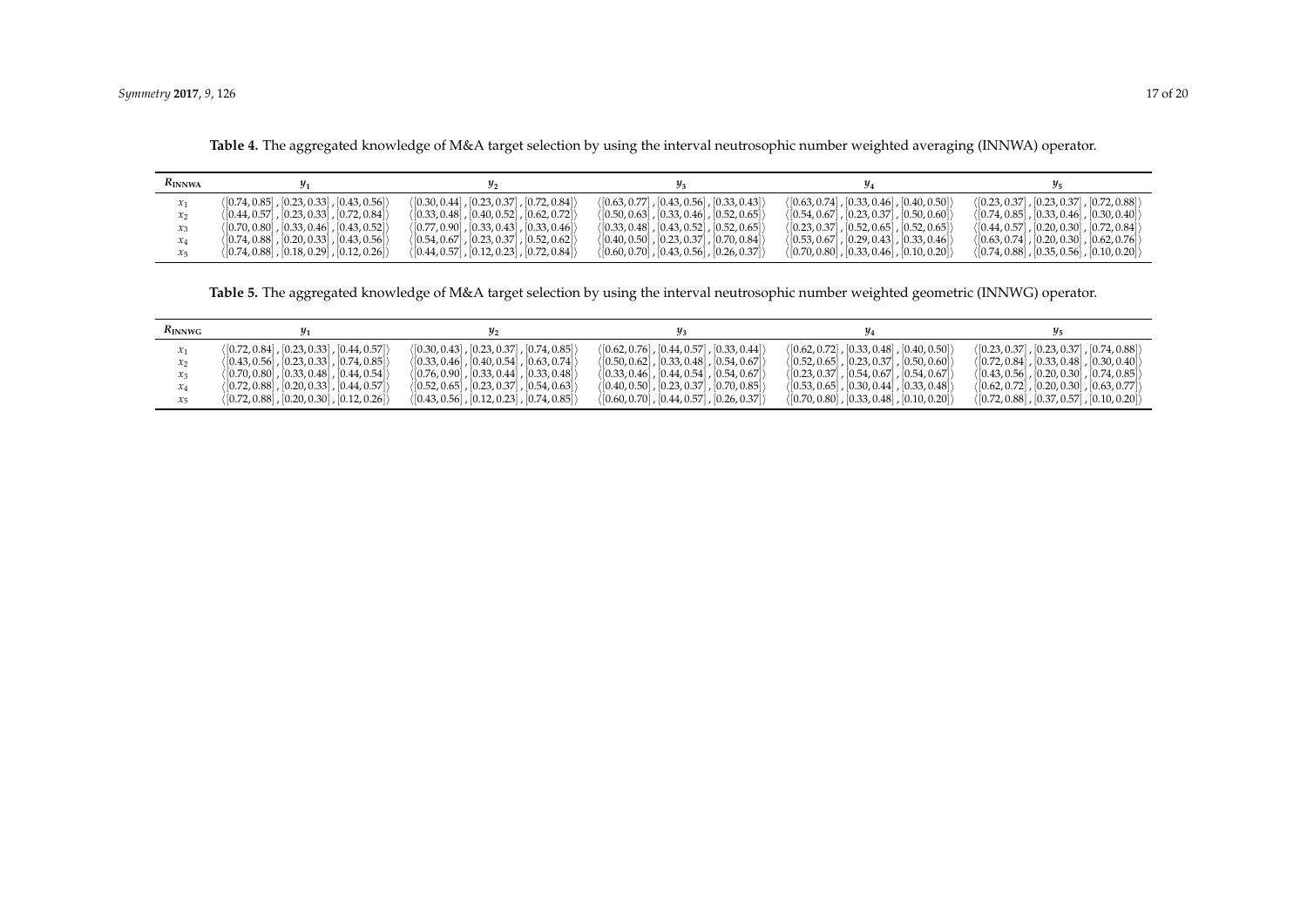Finally, we compute the score values for five optional target organizations in 0.6  $\left(R_{INNWA}\left(A\right)\right)\oplus$  $(1-0.6)\left(\overline{R_{INNWA}}(A)\right)$  and  $0.6\left(\underline{R_{INNWG}}(A)\right) \oplus (1-0.6)\left(\overline{R_{INNWG}}(A)\right)$  and further determine the M&A target with the largest score value. Then, the ranking results by utilizing INNWA and INNWG operators show that the best alternative is *x*3, namely the third target enterprise, which is consistent with the decision result determined by Algorithm [1.](#page-11-1)

## *5.4. Result Analysis and Discussion*

From the above ranking results, we can see that the proposed model takes full advantage of INSs and multigranulation rough sets over two universes in M&A target selection procedures, and the superiorities of utilizing INSs and multigranulation rough sets over two universes to deal with group decision making problems can be summarized as follows:

- 1. In the process of describing decision making information, INSs provide experts with more exemplary and flexible access to convey their understandings about the M&A knowledge base. Specifically, it is worth noting that a variety of decision making information systems based on INSs outperform some common extended forms of classical FSs, such as IFSs, interval-valued fuzzy sets (IVFSs), interval-valued intuitionistic fuzzy sets (IVIFSs) and single-valued neutrosophic sets (SVNSs). In the concept of INSs, by introducing the degree of indeterminacy and the degree of non-membership of an element to a set, decision makers could express their incomplete, indeterminate and inconsistent preferences more precisely, as well as avoid the loss of decision making information through considering the truth, indeterminacy and falsity membership functions in various decision making processes. Additionally, the expression of the degree of membership, the degree of indeterminacy and the degree of non-membership using an interval number enables decision makers to better model insufficiency in available information. Thus, INSs could effectively deal with the more uncertain information in M&A target selection.
- 2. In group decision making procedures, multigranulation rough sets over two universes can be seen as an efficient information fusion approach that could integrate each expert's preference to form an ultimate conclusion by considering optimistic and pessimistic decision making strategies. Moreover, compared with classical IN group decision making approaches based on INNWA and INNWG operators, it is noted that INNWA and INNWG operators could only offer a one-fold information fusion strategy, i.e., the information fusion strategy based on averaging operators or geometric operators without considering the risk appetite of experts, which may cause the loss of risk-based information and further preclude the solution of risk-based group decision making problems. However, the proposed decision making approach based on multigranulation rough sets over two universes could not only provide risk-seeking and risk-averse decision strategies simultaneously, but also provide a compromise decision strategy that considers the risk preference of decision makers. Hence, multigranulation rough sets over two universes can be regarded as a multiple information fusion strategy that is suitable for solving risk-based group decision making problems.

As discussed previously, the advantages of the proposed model could provide a reasonable way to express some complicated decision making information, utilize risk-seeking and risk-averse decision strategies through considering the risk preference of decision makers and also increase the efficiency of M&A target selection.

# <span id="page-17-0"></span>**6. Conclusions**

In this article, in order to conduct group decision making from the granular computing paradigm, by combining multigranulation rough sets over two universes with INSs, a novel rough set model named IN multigranulation rough sets over two universes is developed. The definition and some properties of optimistic and pessimistic IN multigranulation rough sets over two universes are studied systematically. Then, by virtue of IN multigranulation rough sets over two universes, we further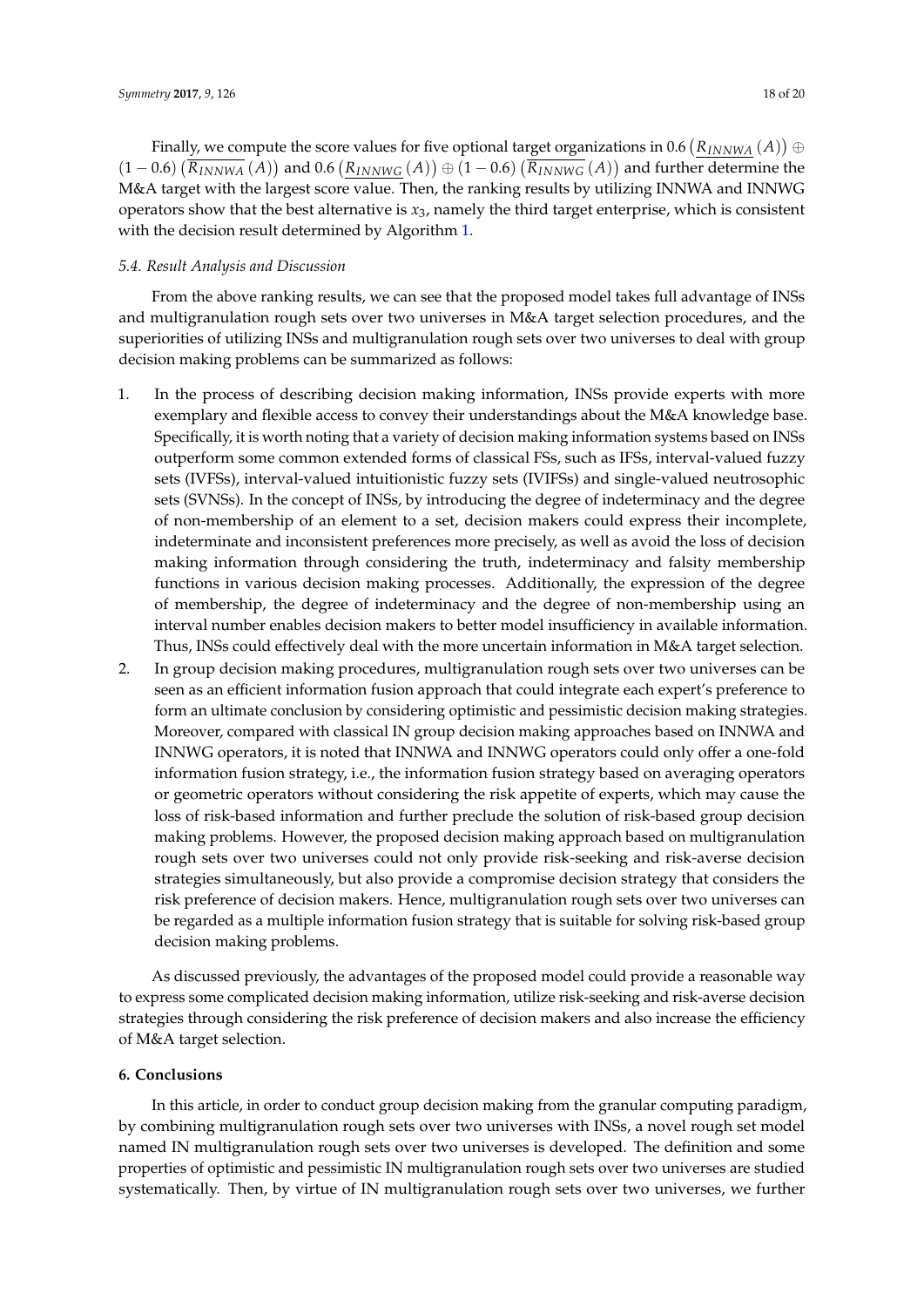construct decision making rules and computing approaches for M&A target selection problems. At last, we illustrate the newly-proposed decision making approach on the basis of a practical M&A case study. It is desirable to study attribute reduction algorithms and uncertainty measures based on IN multigranulation rough sets over two universes in the future. Another future research direction is to apply the proposed decision making approach to other business intelligence issues.

**Acknowledgments:** The authors would like to thank the editors and anonymous reviewers for their helpful comments and suggestions. This work was supported by the Natural Science Foundation of Shanxi Province (Nos. 201601D021076, 201601D021072 and 2015021101), Shanxi Science and Technology Infrastructure (Nos. 2015091001-0102) and the National Natural Science Foundation of China (Nos. U1435212, 61272095, 61303107, 61432011, 61573231 and 61672331).

**Author Contributions:** Chao Zhang is the principal investigator of this work. He performed the simulations and wrote this manuscript. Deyu Li contributed to the data analysis work and checked the whole manuscript. Arun Kumar Sangaiah and Said Broumi provided several suggestions for improving the quality of this manuscript. All authors revised and approved the publication.

**Conflicts of Interest:** The authors declare no conflict of interest.

#### **References**

- <span id="page-18-0"></span>1. Yilmaz, I.S.; Tanyeri, B. Global merger and acquisition (M&A) activity: 1992–2011. *Financ. Res. Lett.* **2016**, *17*, 110–117.
- <span id="page-18-1"></span>2. He, M.H.; Guo, W. The fuzzy decision-making model based on rough set of the M&A of resource-typed enterprises. In Proceedings of the IEEE International Conference on Fuzzy Systems and Knowledge Discovery, Haikou, China, 24–27 August 2007; pp. 218–223.
- 3. Tsao, C.T. Applying a fuzzy multiple criteria decision-making approach to the M&A due diligence. *Expert. Syst. Appl.* **2009**, *36*, 1559–1568.
- 4. Liang, T.; Chu, Y. The study on the multi-object fuzzy decision-making of the M&A of resource-typed enterprises based on rough sets. In *Future Communication, Computing, Control and Management*; Zhang, Y., Ed.; Springer: Berlin, Germany, 2012; pp. 479–486.
- <span id="page-18-2"></span>5. Li, G.R.; Li, C.H.; Niu, X.H.; Yang, L.P. Risk assessment of enterprise merger and acquisition based on event tree method and fuzzy set theory. *J. Appl. Sci.* **2013**, *21*, 4819–4825.
- <span id="page-18-3"></span>6. Zadeh, L.A. Fuzzy sets. *Inform. Control.* **1965**, *8*, 338–353.
- <span id="page-18-4"></span>7. Atanassov, K.T. Intuitionistic fuzzy sets. *Fuzzy Set. Syst.* **1986**, *20*, 87–96.
- <span id="page-18-5"></span>8. Smarandache, F. A unifying field in logics: Neutrosophic logic. *Mult-Valued. Log.* **1999**, *8*, 489–503.
- <span id="page-18-6"></span>9. Smarandache, F. *A Unifying Field in Logics: Neutrosophic Logic. Neutrosophy, Neutrosophic Set, Neutrosophic Probability*; American Research Press: Rehoboth, DE, USA, 2003; pp. 1–141.
- <span id="page-18-7"></span>10. Wang, H.B.; Smarandache, F.; Zhang, Y.Q.; Sunderraman, R. *Interval Neutrosophic Sets and Logic: Theory and Applications in Computing*; Hexis: Phoenix, AZ, USA, 2005; pp. 1–87.
- <span id="page-18-8"></span>11. Kraipeerapun, P.; Fung, C.C. Binary classification using ensemble neural networks and interval neutrosophic sets. *Neurocomputing* **2009**, *72*, 2845–2856.
- 12. Broumi, S.; Smarandache, F. Correlation coefficient of interval neutrosophic set. *Appl. Mech. Mater.* **2013**, *436*, 511–517.
- 13. Broumi, S.; Deli, I.; Smarandache, F. Interval valued neutrosophic parameterized soft set theory and its decision making. *Appl. Soft. Comput.* **2014**, *28*, 109–113.
- 14. Broumi, S.; Talea, M.; Smarandache, F.; Bakali, A. Decision-making method based on the interval valued neutrosophic graph. In Proceedings of the Future Technologies Conference, San Francisco, CA, USA, 6–7 December 2016; pp. 44–50.
- <span id="page-18-9"></span>15. Zhang, H.Y.; Wang, J.Q.; Chen, X.H. Interval neutrosophic sets and their application in multicriteria decision making problems. *Sci. World J.* **2014**, *2014*; doi:10.1155/2014/645953.
- 16. Ye, J. Similarity measures between interval neutrosophic sets and their applications in multicriteria decision-making. *J. Intell. Fuzzy Syst.* **2014**, *26*, 165–172.
- 17. Zhang, H.Y.; Ji, P.; Wang, J.Q.; Chen, X.H. An improved weighted correlation coefficient based on integrated weight for interval neutrosophic sets and its application in multi-criteria decision-making problems. *Int. J. Comput. Intell. Syst.* **2015**, *8*, 1027–1043.